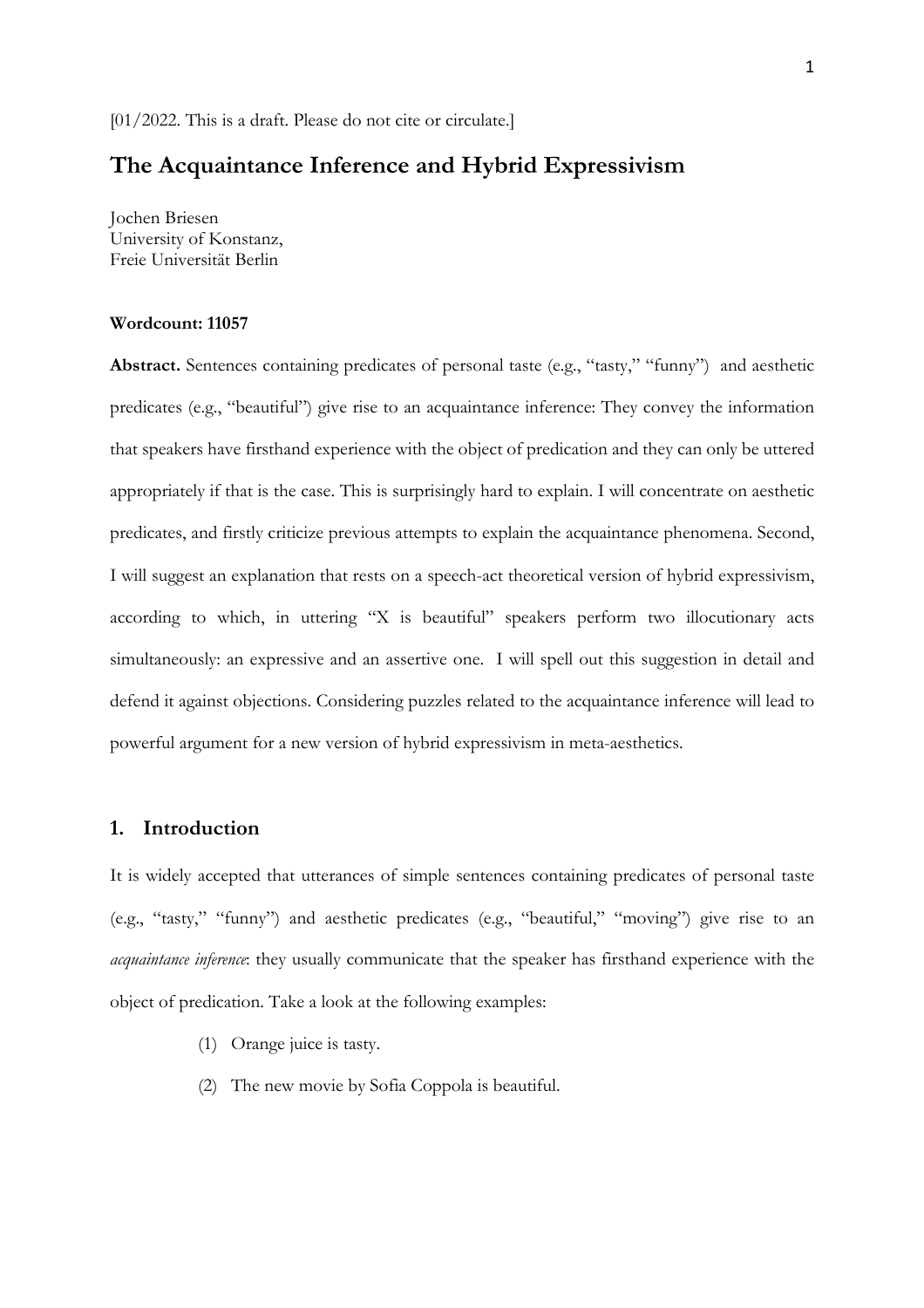An utterance of (1) or (2) conveys that the speaker has tried orange juice (s. (1)) or has seen the movie (s. (2)). This is why uttering (1) or (2) while explicitly denying that you have experienced the object in question sounds very odd:

- (1') ?? Orange juice is tasty, but I have never tried it (cf. Ninan 2014).
- (2') ?? The new movie by Sofia Coppola is beautiful, it is such a shame that I have never seen it (cf. Robson 2012).

If you have not experienced the object in question, uttering the following modified versions of the sentences would be more appropriate:

- (1'') Orange juice *must/will/is supposed to* be tasty, but I have never tried it.
- (2'') The new movie by Sofia Coppola *must/will/is supposed to* be beautiful, it is such a shame that I have never seen it.

Thus, (1) and (2) give rise to the acquaintance inference and are also subject to an *acquaintance norm*—they can only be uttered appropriately if you have experienced the objects in question. Why do these principles hold? Different answers have been suggested in the literature. These suggestions have interesting consequences, for example, with respect to mechanisms about how evidentiality is encoded in language (s. Anand & Korotkova 2018, Ninan 2020), with respect to norms governing assertions and other speech-acts (s. Willer & Kennedy 2020, Franzén 2018), or with respect to the epistemology and metaphysics of the properties we ascribe to objects by using those predicates (s. Ninan 2014, Dinges & Zakkou 2021).

Besides the differences in terms of the consequences, the suggestions also differ in their focus of attention. Some set out to give a general explanation covering all predicates that give rise to the acquaintance inference (taste predicates, aesthetic predicates, appearance predicates, etc.; s. Korotkova & Anand 2018); others have considered aesthetic predicates as well as predicates of personal taste (Franzén 2018, Ninan 2014); and still others have restricted their focus solely on predicates of personal taste––either in their non-relativized (s. Ninan 2020, Willer & Kennedy 2020) or their explicitly relativized form (e.g., "tasty *to me*;" s. Dinges & Zakkou 2021).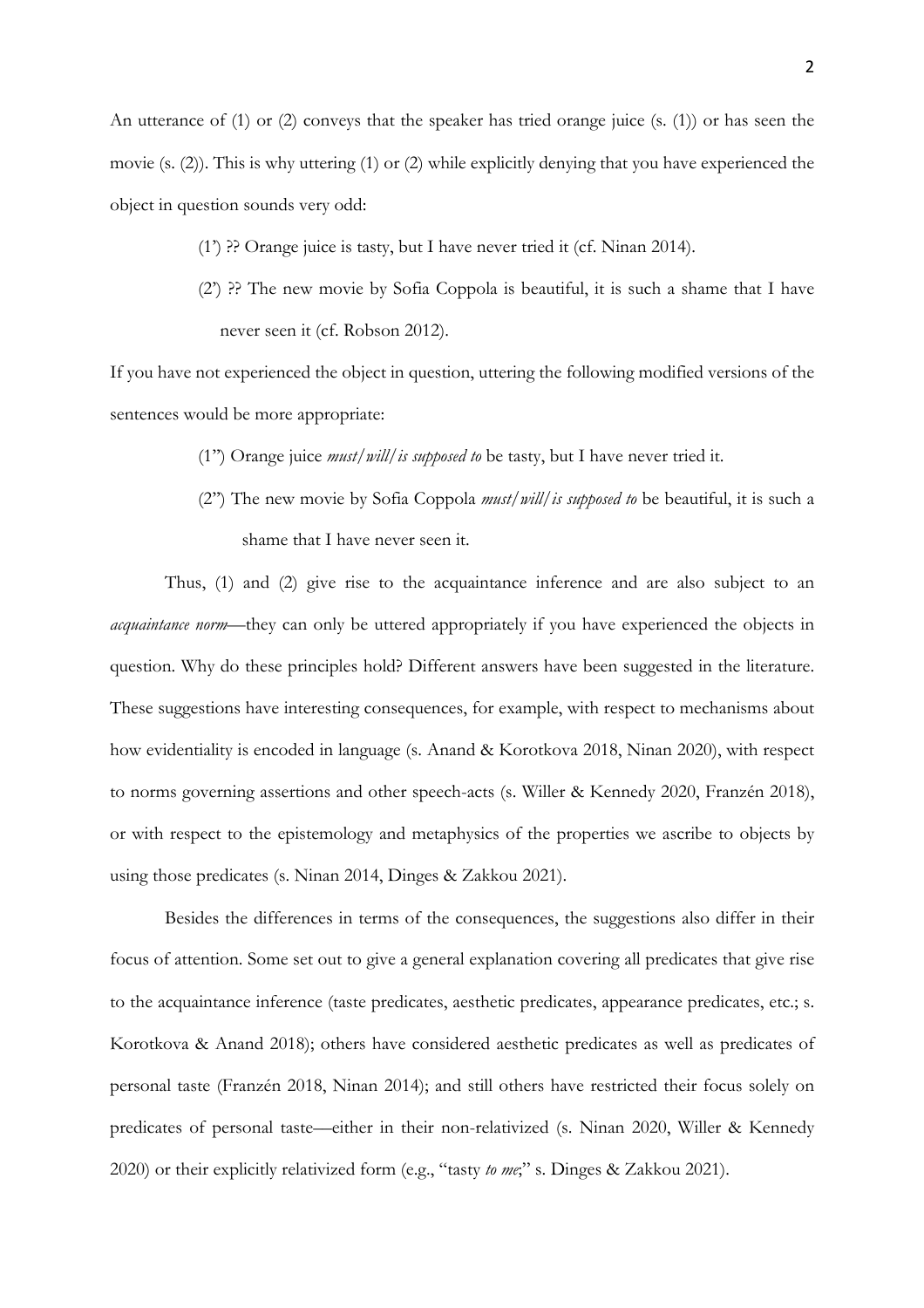In this paper, I will focus on aesthetic predicates. I will restrict my attention to utterances of simple sentences containing the non-relativized predicate "beautiful," such as:

#### (3) X is beautiful.

I will use the term "aesthetic sentence" to refer to sentences of this form, and I will use "aesthetic statement" to refer to the utterance of the sentence.

The main reason for this focus is that there are interesting differences between aesthetic predicates, predicates of personal taste, and other predicates that give rise to the acquaintance phenomena (see McNally & Stojanovic 2017). In the face of these differences, I am unsure whether we should presuppose from the outset that a satisfying and unified explanation of the phenomena is possible. At any rate, in the present inquiry, I am not striving for a unified explanation. Instead, I am aiming for an explanation of the acquaintance phenomena with respect to aesthetic statements that explains the relevant linguistic data and is not in conflict with plausible views concerning the semantics of aesthetic predicates as well as the metaphysics of aesthetic properties. I will simply leave the question—whether my explanation can be transferred to other sentence-types—open.<sup>1</sup>

My suggestion will build on the expressivist account suggested by Nils Franzén (2018). Franzén adopts an expressivist theory with respect to aesthetic statements and taste statements. According to expressivism, those statements do not belong to the illocutionary act of assertions, but to the illocutionary act of expressives (s. ibid: 676). In contrast to assertions, expressive speechacts do not express a belief, but a non-doxastic mental state or attitude. According to this view, the aesthetic statement (3) is comparable to the exclamative: "Bravo!"

I agree with Franzén that by pointing to certain sincerity conditions of expressives, expressivism has the resources to explain the acquaintance requirement. However, expressivist

<sup>1</sup> The reasons why I also do not consider explicitly relativized aesthetic statements (such as "X is beautiful *to me/her/Sarah etc.*") are twofold. First, just like the sentences mentioned above, explicitly relativized aesthetic sentences also show a different behavior from non-relativized aesthetic statements, so that I am not inclined to presuppose a unified explanation of acquaintance phenomena here either. Second, unlike relativized taste statements ("X is tasty *to me/her/Sarah etc*."), explicitly relativized aesthetic statements are very rare and sound somewhat odd (see McNally & Stojanovic 2017: 31; for an early example of a comparable observation, see Kant (CoJ): § 7). Thus, I do not think that our intuitions with respect to these statements are stable and trustworthy enough to bare much theoretical weight.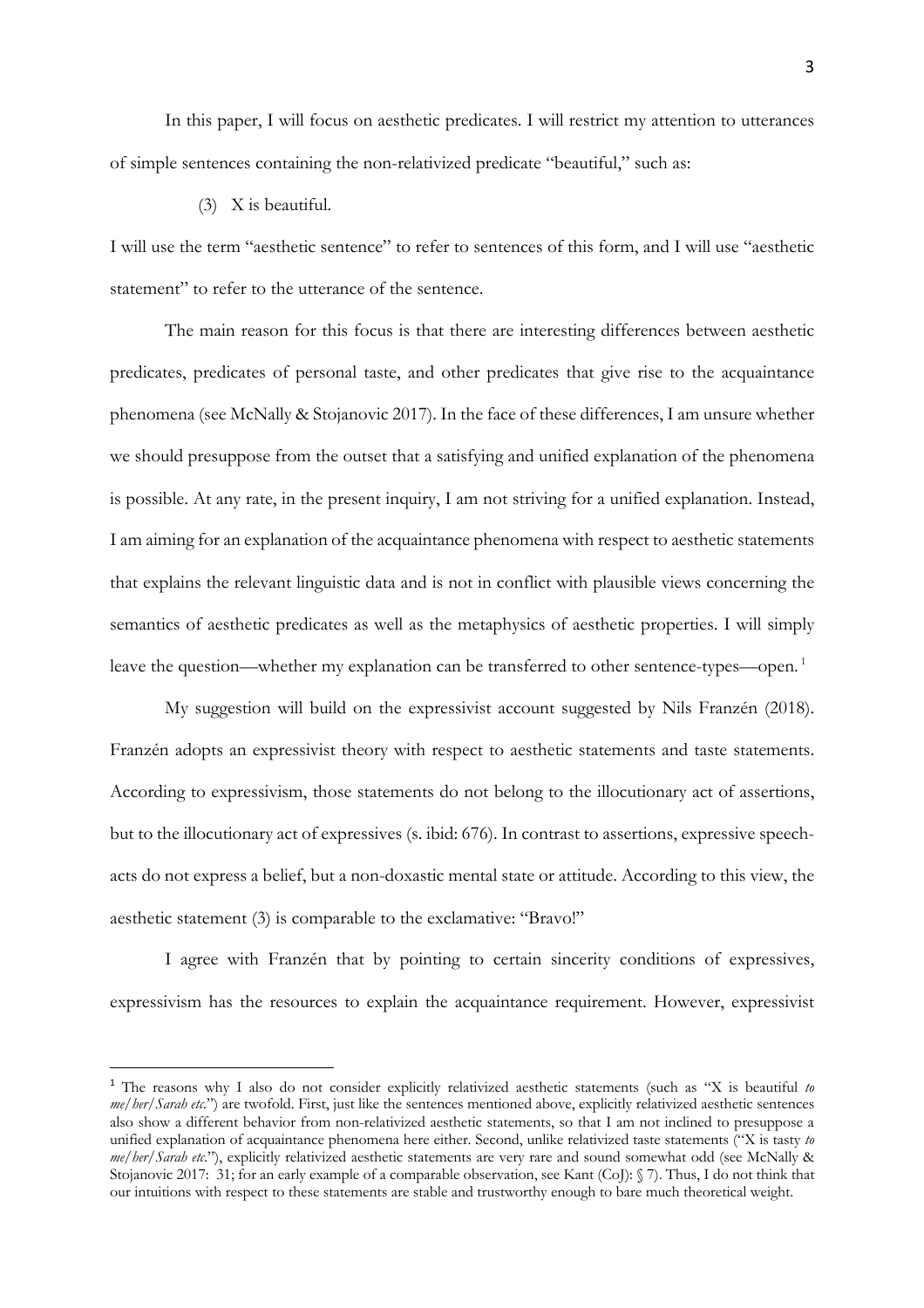views with respect to aesthetic statements face well-known and serious problems. In summary, these problems result from the fact that aesthetic statements behave very differently from an exclamative (such as "Bravo!")––semantically as well as pragmatically. Thus, if these problems are not adequately addressed, the expressivist explanation is not a serious contender to the other explanations of the acquaintance phenomena offered in the literature.

In this paper, I will argue that these problems can be solved by adopting a hybrid expressivist theory. The version of hybrid expressivism that I am going to develop claims that, in uttering an aesthetic sentence, we perform two speech-acts simultaneously: an assertive and an expressive one. Through recourse to the *expressive* aspect, the acquaintance phenomena can be successfully explained, and through recourse to the *assertive* aspect, the problems of a purely expressivist position can be solved. Thus, focusing on the acquaintance requirement will lead to an interesting and well-motivated hybrid expressivist theory with respect to the meaning of aesthetic statements.

In section 2 I will clarify some terminology and preliminaries of the discussion. In section 3 I will assess different attempts to explain the acquaintance phenomena with respect to aesthetic statements and show why they are wanting. In section 4 I will elaborate on the suggested hybrid expressivist explanation and the resulting theory of aesthetic statements. I will discuss remaining problems with the account in section 5 and end the discussion with a short summary in section 6.

## **2. Terminology and Preliminaries**

The acquaintance inference with respect to aesthetic statements says:

AI: Uttering a sentence of the form "X is beautiful" conveys the information that the speaker has firsthand experience with X.

This goes along with an acquaintance norm AN:

AN: Uttering "X is beautiful" is appropriate only if you have firsthand experience with X.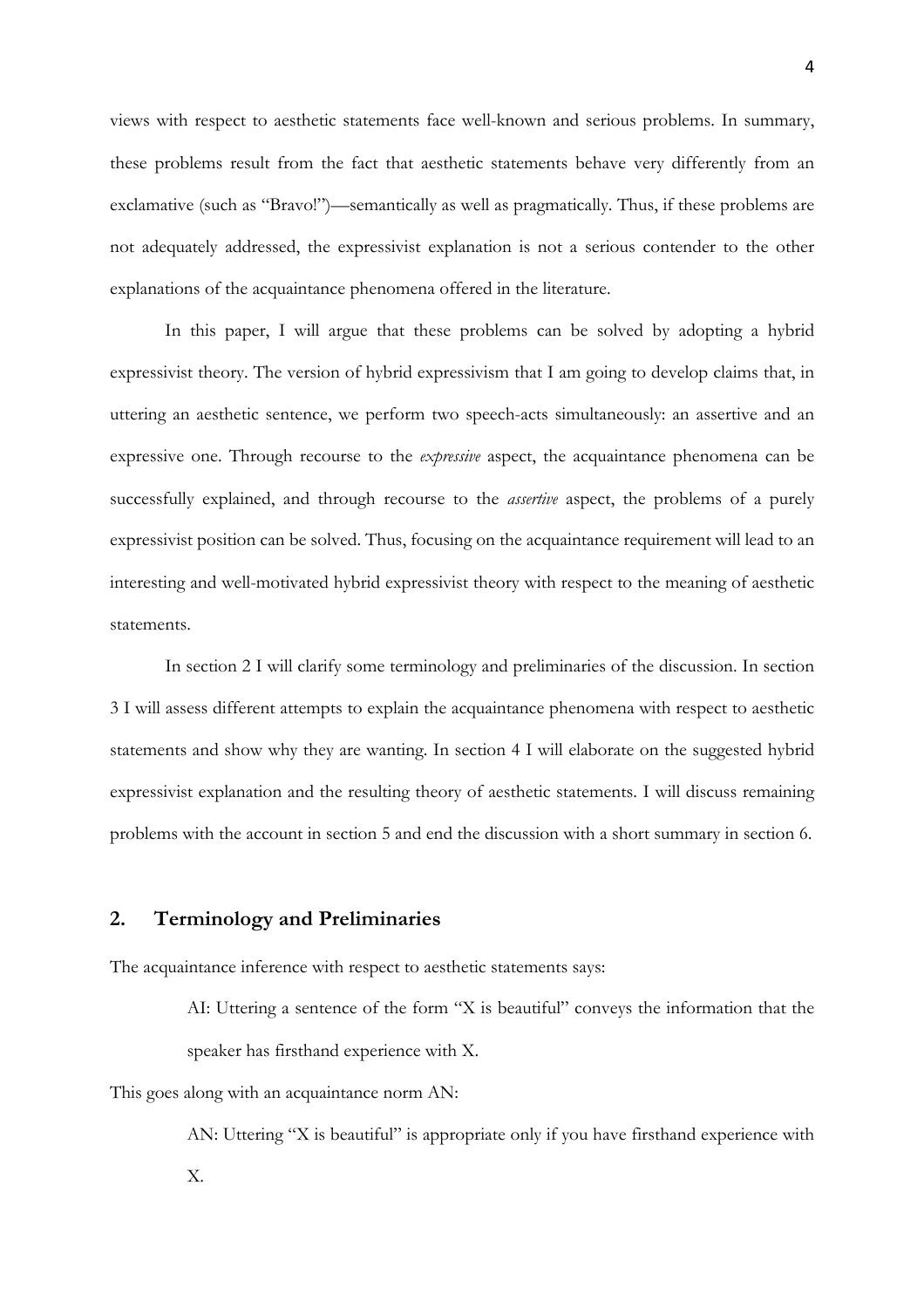Before we investigate why AI and AN hold, we have to understand what those principles claim. To what types of objects does the variable "X" refer, and how is the notion "experience" understood?

It is important to realize that it is nonessential that "X" refers to artwork. AI/AN also hold for aesthetic sentences that refer to objects of nature or daily use:

- (4) This mountain panorama/her bike/his voice is beautiful.
- (4') ?? This mountain panorama/her bike/his voice is beautiful. It is such a shame that I have not seen/heard it.

This illustrates two things. First, all explanations of AI/AN that can only explain the principles with respect to statements that refer to artwork will be unsatisfying (s., for example, Robson 2015). Second, because (4) and (4') refer to visible as well as audible objects, the term "experience" covers perceptual experiences of different sense modalities. Furthermore, sometimes seeing a photograph of X might be enough to appropriately utter "X is beautiful," and sometimes "X" might refer to an abstract object that is not experientially observable at all (e.g., a mathematical proof). Thus, "experience" in the formulation of the principles should also cover *indirect* perceptual-experiences (of different sense modalities) as well as *non-perceptual* forms of acquaintance.2

However, there is an important sense in which AI and AN have to be restricted. Predicates of personal taste and aesthetic predicates have an autocentric and an exocentric reading. In the following conversational context, an exocentric reading is triggered:

- (5) A: How is Saba's trip to London?
	- B: Great, she has seen a beautiful play.

B's statement does not convey that B has seen the play. It is natural to assume that the play in question was one that *Saba* judged to be beautiful (perhaps by calling it "beautiful"), and B is tying

<sup>2</sup> For the purposes of this paper, I accept that seeing a photograph of X counts as perceptually experiencing X indirectly. Furthermore, note that objects of daily use are often tokens of certain types. In this case, uttering " $X_1$  is beautiful" is often appropriate, even though you have not seen the token  $X_1$ , but another token  $X_2$  of the type. Thus, for the purposes of this paper, I will also accept that seeing a certain token  $X_2$  of a type counts as an indirect experience of another token  $X_1$  of that type.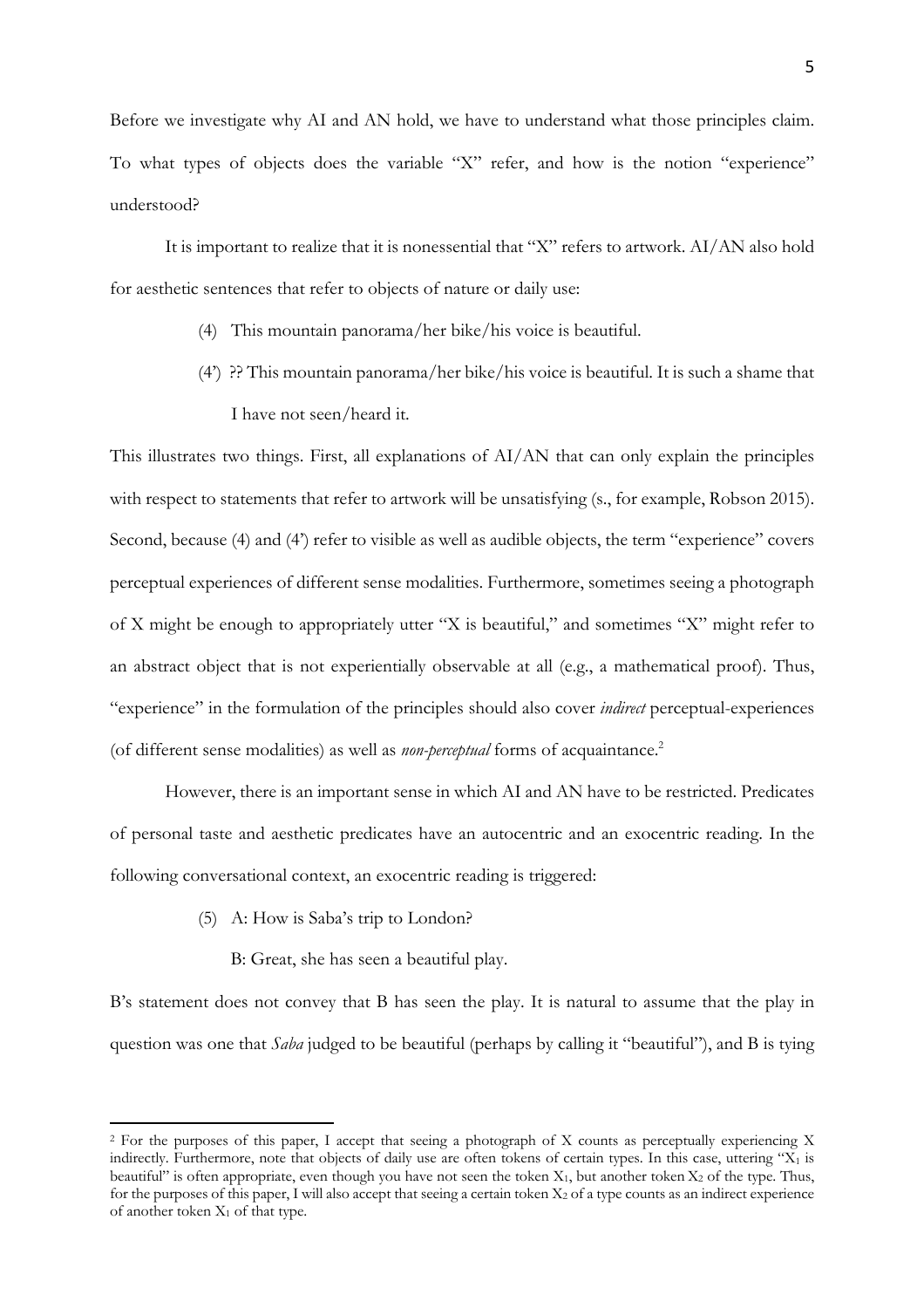her statement to Saba's judgment. Thus, B's statement is appropriate even though she has not experienced the object in question herself. This is commonly known as an exocentric reading (see Lasersohn 2005: 670). AI/AN does not hold for exocentric readings of aesthetic sentences. Until explicitly noted otherwise, I will, therefore, concentrate on autocentric readings in what follows.<sup>3</sup>

## **3. Previous Explanations and Their Shortcomings**

#### **3.1 The Implicature Account**

In aesthetics, the linguistic acquaintance norm AN is well known (cf. Mothershill 1984: 160). However, in the relevant literature, the norm is often not investigated in its own right but in its relation to the so-called "acquaintance principle," an epistemic principle that does not concern the *utterance* of aesthetic *sentences* but the *justification* of aesthetic *beliefs*.

*The epistemic acquaintance principle* (roughly):

An aesthetic belief can only be justified via firsthand experience with the object in question (cf. Wollheim 1980: 233).

In aesthetics, the focus is often not on explaining AN, but on whether, via recourse to the linguistic norm AN, an argument in favor of the epistemic acquaintance principle with respect to beliefs can be formulated (s. Robson 2012, Hopkins 2000; 2011). Regarding AN itself, many authors in aesthetics quickly accept an implicature account, referring to the theory of implicatures developed by Paul Grice (1989). On this account, it is a conversational implicature of (3) that the speaker has firsthand experience with X. This is why uttering "X is beautiful" conveys the information that the speaker has seen X (see AI). And because speakers should not conversationally implicate falsehoods, the acquaintance norm AN is thereby explained as well (s. Budd 2003: 391; Hopkins 2000: 217; 2011: 145).

<sup>3</sup> Whether exocentric readings of aesthetic statements generally give rise to a different acquaintance inference, so that they convey that the person to whom the aesthetic statement is tied to has experienced the objects in question, will be discussed in section 5.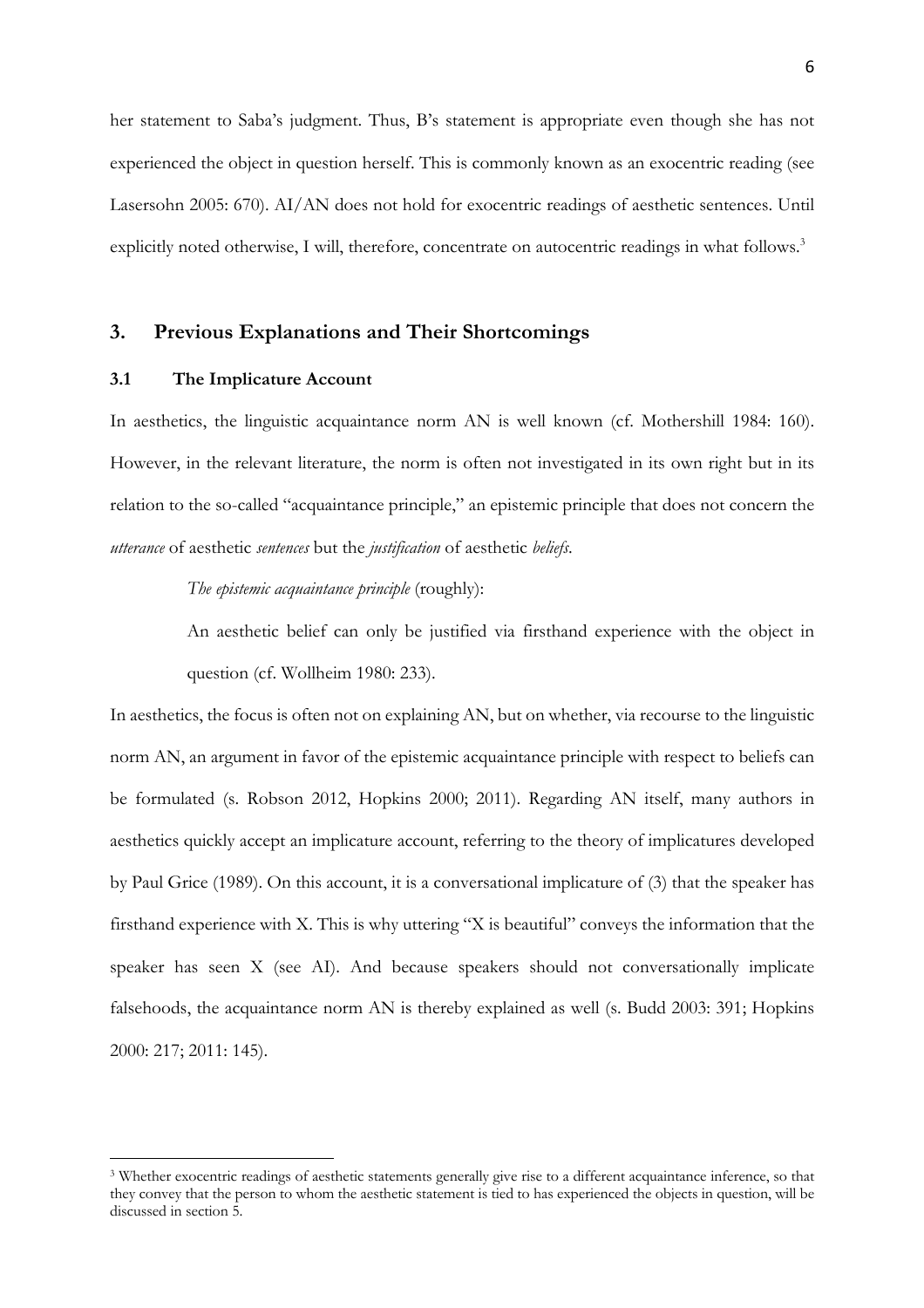However, as many authors have noticed, this account is unconvincing (s. Ninan 2014: 297, Franzén 2018: 671, Dinges & Zakkou 2021: 1189–1190). First, if p conversationally implicates q, then this implication can be cancelled by uttering "p, but not q" (s. Grice 1989: 39). However, uttering "X is beautiful, but I have not seen it" is infelicitous (s.  $(2')$ ). Thus, the acquaintance requirement fails the cancelability test for implicatures. Second, up to now no Grice'ian mechanism has been established, which would explain why the supposed conversational implicature is generated in the first place. 4

#### **3.2 The Epistemic Account**

Assertions are governed by certain norms. Timothy Williamson (1996) argues for the following:

*Knowledge norm of assertion*: Assert p, only if you know that p.

Others consider this norm too strong and opt for something weaker (s. Schechter 2017):

*Justified-belief norm of assertion*: Assert p, only if you justifiedly believe that p.

If one of those norms is correct and we additionally accept the aforementioned *epistemic acquaintance principle* with respect to aesthetic beliefs, then AI/AN can be explained via the following argument (cf. Ninan 2014, Robson 2012):

- (a) If S is in a position to appropriately utter "X is beautiful," then S's belief that X is beautiful is justified (see the *justified-belief norm* or the *knowledge norm* for assertion).5
- (b) If S's belief that X is beautiful is justified, then S has made a firsthand experience with X (see the *epistemic acquaintance principle*).
- (c) Thus, if S's utterance of "X is beautiful" is appropriate, then S has a firsthand experience of X. Hence, AN applies to aesthetic sentences.

<sup>4</sup> These two reasons speak against the view that the acquaintance inference is a *conversational* implicature. This still leaves open the possibility that it is a *conventional* implicature. I will come back to this in sec. 3.4, see fn. 7.

<sup>&</sup>lt;sup>5</sup> For the sake of argument, I will accept that justification is necessary for knowledge.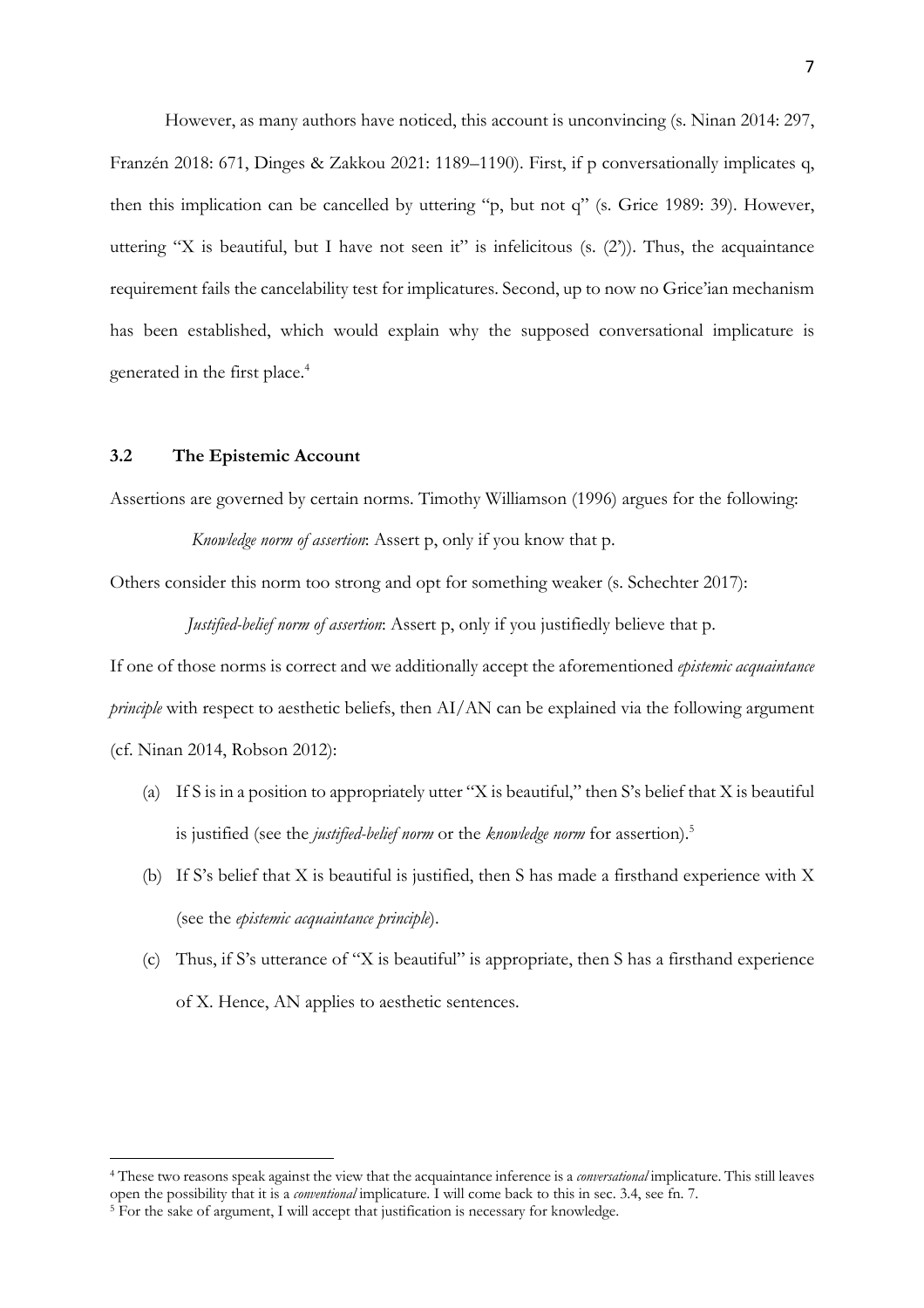Notably, (a)–(c) explains the acquaintance norm AN, and the acquaintance inference AI can then be explained by pointing to the fact that we usually assume our conversational partners respect the norms of assertions.

This strategy has been criticized in various ways (s. Franzén 2018: 672–675; Anand & Korotkova 2018: 61–63; Dinges & Zakkou 2021: 1193–1195; Willer & Kennedy 2020: 28–29). For the purposes of this paper it is not necessary to rehearse all of these problems in detail. The most serious problem with the strategy is that it presupposes the *epistemic acquaintance principle* of aesthetic belief (see premise (b)). *Prima facie*, the following speaks against the principle: Assume that you and your friend have been of the same opinion, with respect to the question of whether certain objects are beautiful, more than a thousand times. Furthermore, assume that your friend tells you that a certain object X, which you have not yet seen, is beautiful and that, on the basis of her testimony, you believe that X is beautiful. Is this belief of yours justified? It is very plausible to assume that it is. This is especially clear if we do not presuppose a binary model of belief. Assume, before your friend tells you anything about X, your credence in "X is beautiful" is 0.5. Should your credence increase after your friend––with whom you have shared the same aesthetic opinion a thousand times––tells you, that X is beautiful? Yes––it would be irrational if it did not. And I see no reason to assume the new credence could not meet a certain threshold for justification or knowledge. If proponents of the epistemic account like to hold on to their explanation of AI/AN, they have to put forward additional reasons why such a threshold for justification of knowledge cannot be met.

Additionally, it is perfectly rational to act on aesthetic testimony. It is rational for you to go and see a movie because your friend or a critic told you that the movie is beautiful. And it is natural to account for the rationality of this behavior by claiming that you have testimonial justification for the belief that the movie is beautiful (s. for detailed discussion of this point, see, for example, Hopkins 2011, Lord 2016).

Thus, on closer inspection, the *epistemic acquaintance principle* with respect to aesthetic belief is at least questionable, and there seem to be plausible arguments against it. Furthermore, the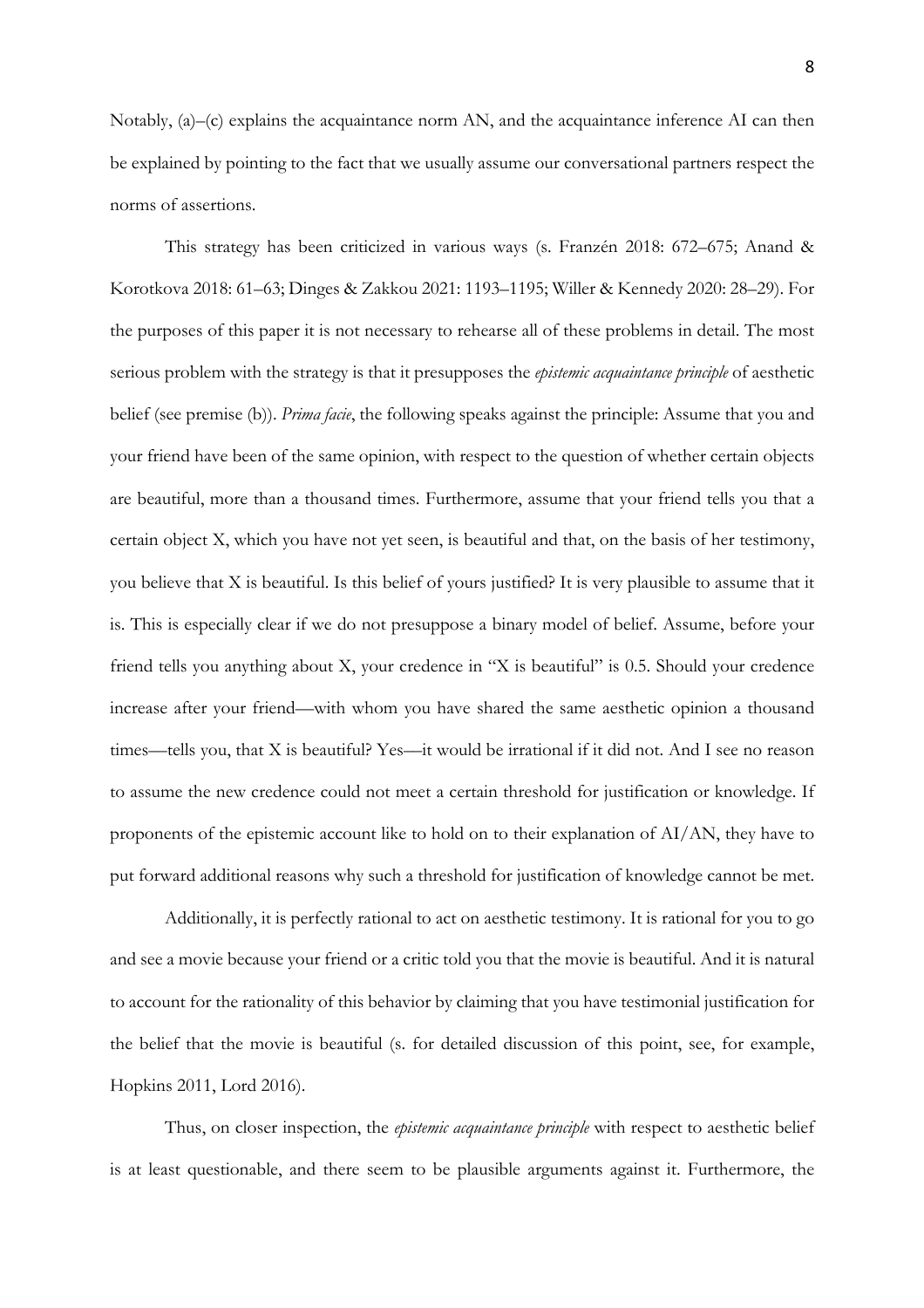strongest argument in *favor* of the principle is useless in our dialectical situation. The strongest argument is an inference to the best explanation: Advocates of the epistemic acquaintance principle, with respect to aesthetic beliefs, also accept the linguistic acquaintance norm with respect to aesthetic statements AN. They argue that (a)–(c) is the best explanation for why AN holds. Because this explanation presupposes the epistemic acquaintance principle (see (b)), they conclude that this principle must be correct (s. Robson 2012). This strategy presupposes the linguistic norm AN to justify the epistemic acquaintance principle via an inference to the best explanation. Because this line of thought is an inference to the best explanation, its cogency depends on the question, whether there are other and better explanations for AN. Suggesting a better explanation for AN, one that does not rest on a questionable epistemic principle with respect to aesthetic beliefs, is exactly what this paper sets out to do.

### **3.3 The Entailment Account**

According to the entailment account, uttering the aesthetic sentence,

(3) X is beautiful,

conveys that the speaker has experienced X because (3) *entails* that the speaker has experienced X. Thus, the acquaintance inference AI is explained. And because speakers are not supposed to say something that entails falsehoods, the acquaintance norm AN is thereby explained as well.

Dinges and Zakkou (2021) defend this view with respect to sentences containing explicitly relativized predicates of personal taste:

(6)This cake is *tasty to me*.

They start out by presenting a dispositional account. According to this account (6) is synonymous with:

(7) I am disposed to get gustatory pleasure when I eat this cake (see ibid.: 1189).

Eating the cake (under ideal conditions, i.e., not after brushing my teeth) is the manifestation condition and having gustatory pleasure is the manifestation of the disposition; however, (7) does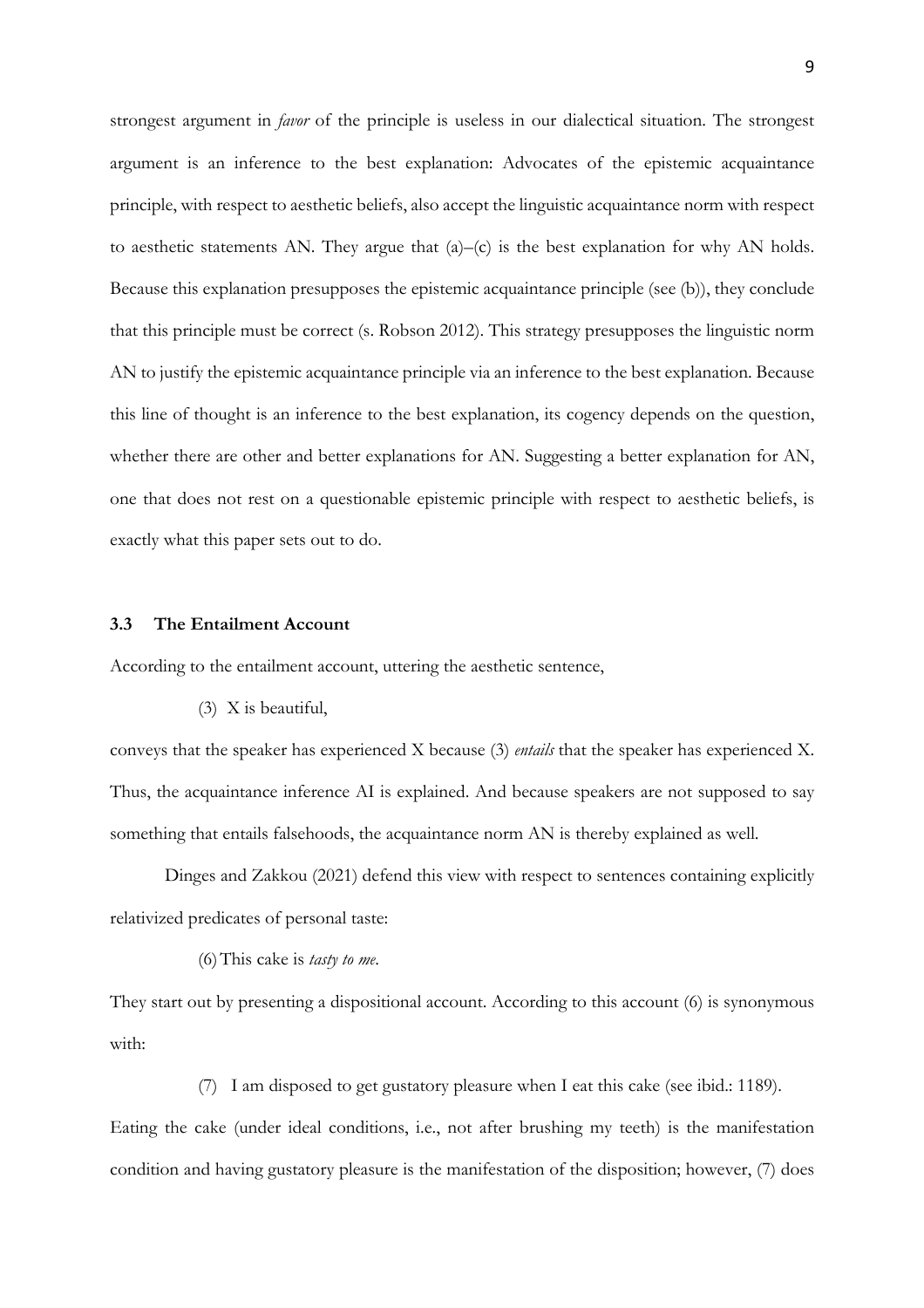not entail that the speaker has tasted the cake. After all, dispositional properties can be instantiated, even though they have not been manifested. A glass can have the dispositional property of being breakable, even though it might never break. Thus, Dinges and Zakkou suggest that (6) does not refer to a disposition but to something they call "tendency," where a tendency is a disposition that has been manifested (s. ibid.: 1195). So, in their view, (6) is synonymous to:

(8) I tend to get gustatory pleasure when I eat this cake.

According to their conception of "tendency," (8) is only true if (7) is. But in contrast to (7), the truth-conditions of (8) demand the additional requirement that the disposition has been manifested, i.e., that the speaker had gustatory pleasure while eating the cake. Thus, (8) entails that the speaker tried the cake, otherwise she would not have felt the relevant gustatory pleasure. As (6) is synonymous with (8), (6) entails that the speaker has experienced the cake as well. This explains the acquaintance requirement.

Even though this might be an interesting suggestion with respect to the explicitly relativized predicates of personal taste, transferring it to aesthetic predicates is problematic. According to such an account, the aesthetic sentence (3) has the same truth-conditions as:

(9) I tend to get a certain kind of (aesthetic) pleasure when I experience X.

Therefore, it entails that the speaker has experienced X. I will specify four problems with this suggestion.

First, according to this view, "beautiful" refers to a special dispositional property, namely a *tendency* in Dinges and Zakkou's sense. This property is instantiated only if a person has experienced X. As a result, it is metaphysically impossible that there are beautiful objects that nobody has seen. However, this is very implausible. It seems reasonable to suppose that there might be beautiful diamonds buried in a mountain somewhere that nobody has seen. Second, if the entailment view is correct, then a person who knows she has never seen X but believes that X is beautiful because her friend has told her so, either does not understand the term "beautiful" or is irrational. Given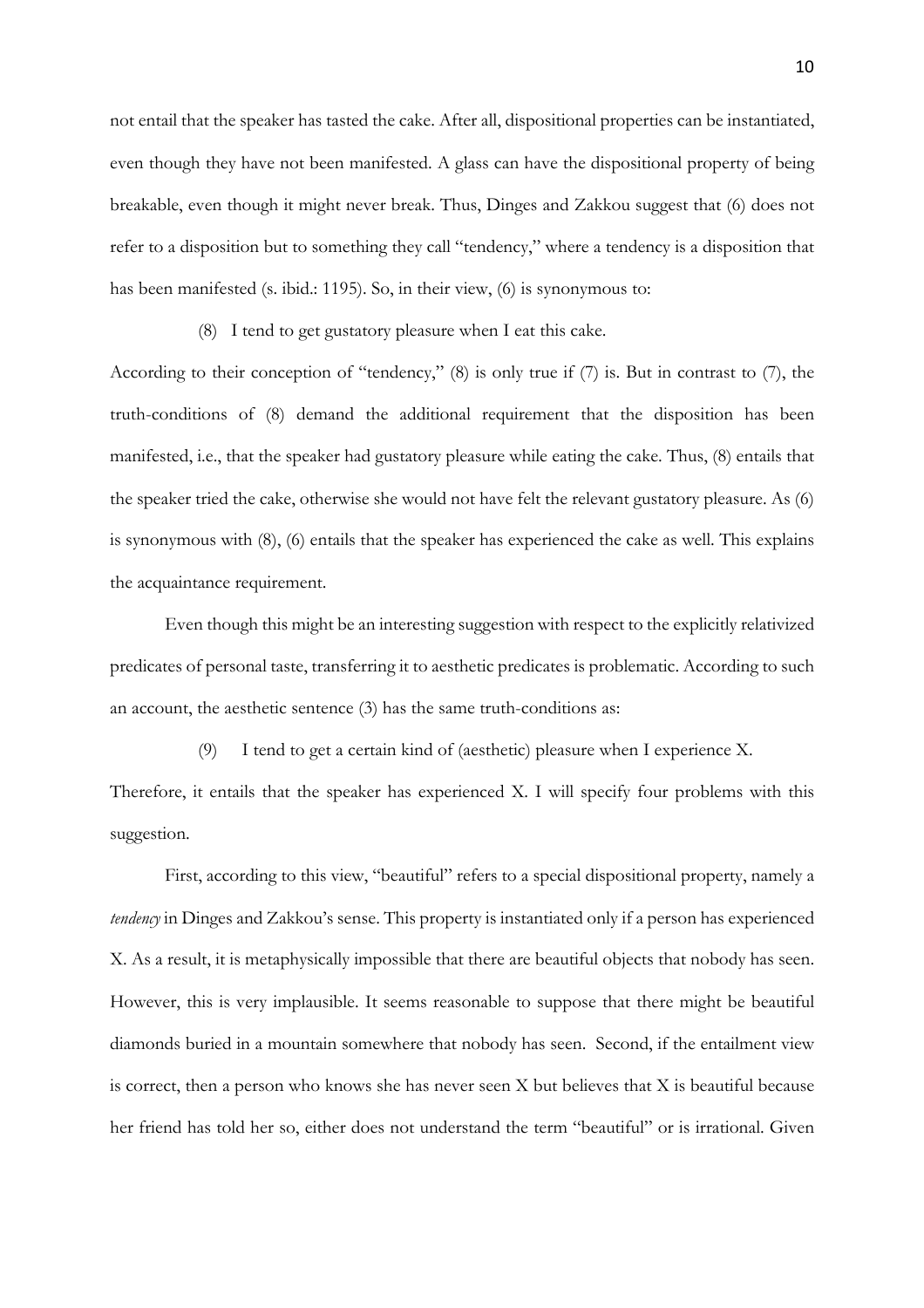what we said about the epistemic acquaintance principle, this is an implausible consequence. Third, if (3) is synonymous with (9), the following dialogue should be odd:

- (10) A: X is beautiful.
	- B: No, that is false, X is not beautiful.

If (3) is synonymous with (9), then A and B would not be in disagreement in the sense that B denies the proposition that A is expressing with her utterance. Thus, using the explicit disagreement marker "No, that is false" should be odd. But using this marker is not odd at all. Fourth, if the entailment account is correct and we accept the standard semantics for negation, then the following sentence would be true only because I have not seen X:

(3\*) It is not the case that X is beautiful.

This is counterintuitive. After all, as a consequence of this view, pointing to the fact that I have never seen X would be a sufficient reason to deny that X is beautiful. However, it seems unreasonable to believe that I have not seen X and that, *therefore*, it is not the case that X is beautiful. I conclude that the entailment account is not promising with respect to aesthetic statements.<sup>6</sup>

#### **3.4 The Presupposition Account**

The presupposition account holds that it is a semantic presupposition of sentences  $(1)$ – $(3)$  that the speaker has experienced the relevant object in question (s. Person 2013, Anand & Korotkova 2018, Ninan 2020). This explains the acquaintance inference AI, and because speakers should not presuppose something false, the presupposition account can explain the acquaintance norm AN as well. Why is this explanation problematic?

Presuppositions are pieces of information that are not a part of the semantic content but are nonetheless associated with certain lexical items.

(11) Yoshi quit smoking.

<sup>6</sup> Note that the fourth problem in particular also concerns the entailment account with respect to relativized predicates of personal taste. Dinges and Zakkou (2021: 1198–1199) try to solve this problem by arguing that negation in the corresponding taste-sentences usually only takes a narrow scope.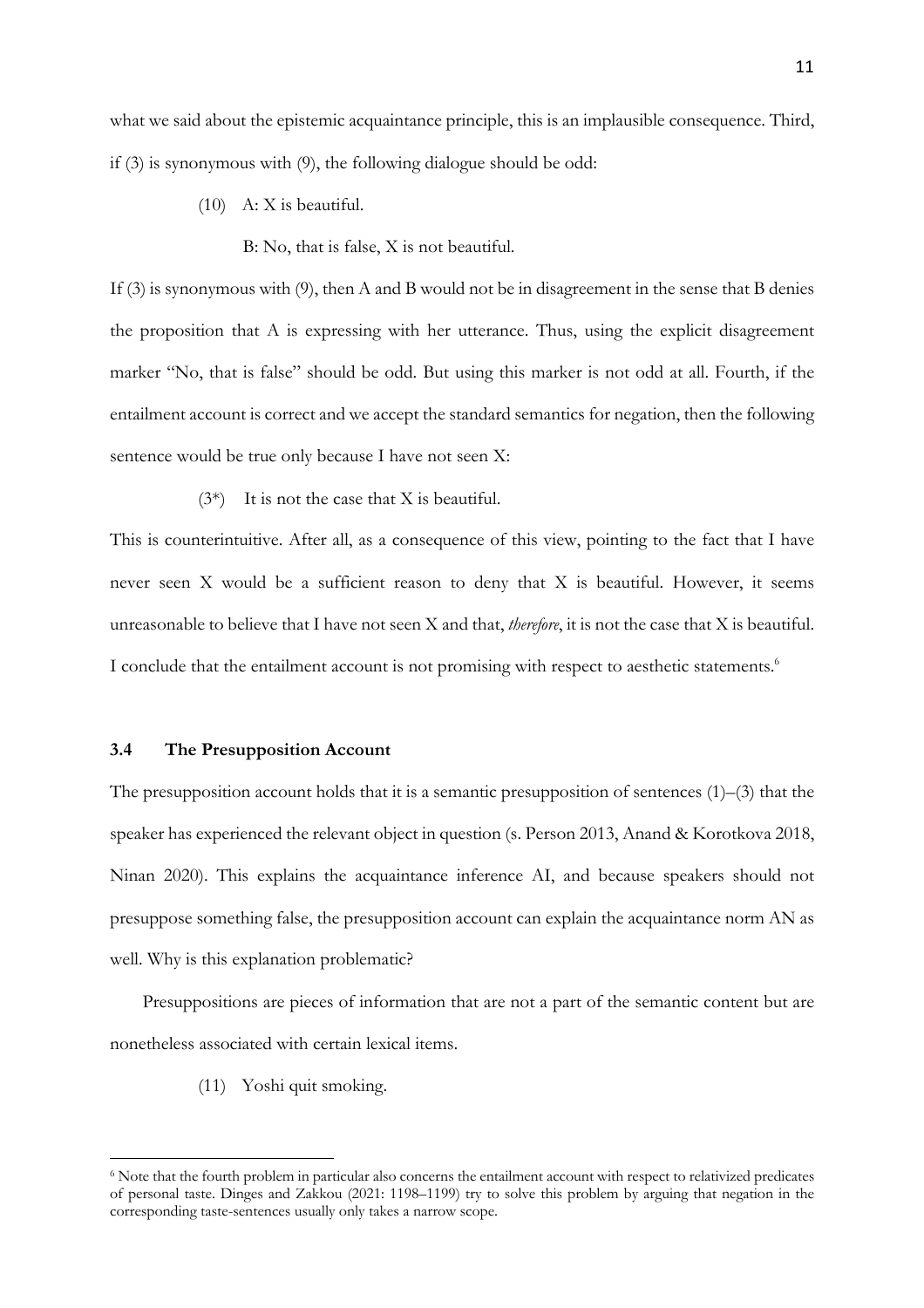An utterance of (10) does not assert that Yoshi smoked in the past, but the use of "quit" triggers the presupposition that he has. In linguistics it is usually assumed that if a presupposition is not satisfied, then the relevant sentence is semantically undefined (i.e., it lacks a truth value).

Presuppositions project over a wide range of operations and embeddings. All of the following sentences presuppose that Yoshi smoked in the past:

- (12) Yoshi has *not* quit smoking. (*Negation*)
- (13) Yoshi *might* have quit smoking. (*Epistemic modal*)
- (14) *If* Yoshi quit smoking, *then* his parents are happy. (*Conditional*)
- (15) Has Yoshi quit smoking? (*Interrogative*)

An often recognized problem of the presupposition account is that the acquaintance requirement shows a very different projection behavior:

- (16) X is *not* beautiful. (*Negation*)
- (17) X *might* be beautiful. (*Epistemic modal*)
- (18) *If* X is beautiful, *then* I will buy it. (*Conditional*)
- (19) Is X beautiful? (*Interrogative*)

It is correct that AI projects over negation (see (16)), but in all of the other embeddings both AI and AN are lost. This contradicts the presupposition account (s. Ninan 2014, Franzén 2018: 672, Dinges and Zakkou 2021: 1191–1192).<sup>7</sup>

Recently, it has been suggested that we could hold onto the presupposition account by positing mechanisms that allow certain operators (e.g., epistemic modals) and certain embeddings (e.g., conditionals) to obviate the acquaintance requirement (s. Anand & Korotkova 2018, Ninan 2020). Unfortunately, space does not allow for a discussion of the various forms of this suggestion in detail. Thus, I will point to three general reasons why I still think we should look for alternative explanations of AI/AN.

<sup>7</sup> Note that the same reason speaks against the view that the acquaintance inference is a *conventional* implicature. Because it is usually assumed that conventional implicatures exhibit the same projection behavior as presuppositions (s. Potts 2005).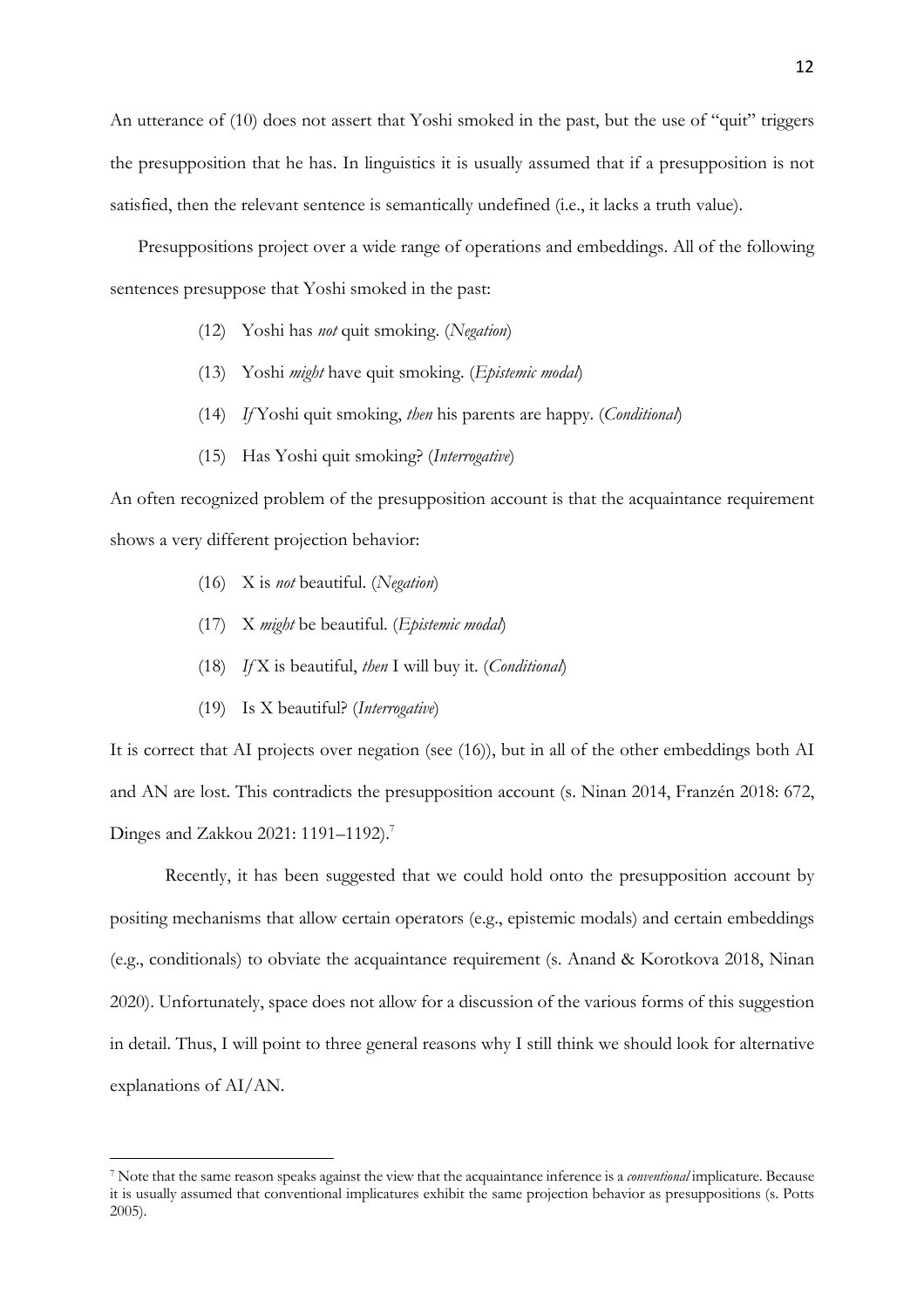First, as long as there is no systematic explanation for why some operators and embeddings have the effect in question and others do not, the proposal seems somewhat *ad hoc*. This is especially correct if—as Anand and Korotkova (2018) argue—the various operators do not always erase the acquaintance requirement. In combination with some predicates they seem to maintain the requirement and in combination with others they seem to erase it. Second, at least some of the suggested mechanisms that are supposed to be responsible for the obviation are confronted with difficulties (s. Dinges & Zakkou 2021: 1192–1193). Third, sometimes negation with the right kind of accentuation can be used as a metalinguistic critique of using the words that trigger the presupposition:

(20) A: Yoshi quit smoking.

B: It is certainly not the case that Yoshi *quit* smoking—after all, he never smoked a cigarette in his life!

In (20), B is criticizing A for using the term "quit," even though the presupposition triggered by her use of the word is false. Presuppositions, which are triggered by certain lexical items, allow for this kind of metalinguistic critique.

However, aesthetic statements and the acquaintance requirement behave differently:

- (21) A: X is beautiful.
	- B: ?? It is certainly not the case that X is *beautiful*—after all, you have never seen X.

B's reaction in (21) is odd. With respect to aesthetic statements, negation and accentuation cannot be used by B to criticize A's use of the term "beautiful" for the falsity of the alleged presupposition triggered by A's use of the term. This speaks against the presupposition account both in its simple and in its more sophisticated form. Thus, it is reasonable to investigate whether an alternative explanation of AI/AN can be developed.<sup>8</sup>

<sup>8</sup> Willer & Kennedy (2020) suggest an interesting theory that explains AI/AN via a combination of elements of the presupposition account with certain assumptions they put forward as expressivist, see Ninan (2020) for a comparable classification of their account. Due to space limitations, discussing the costs and benefits of their specific version of the presupposition account has to wait for another occasion.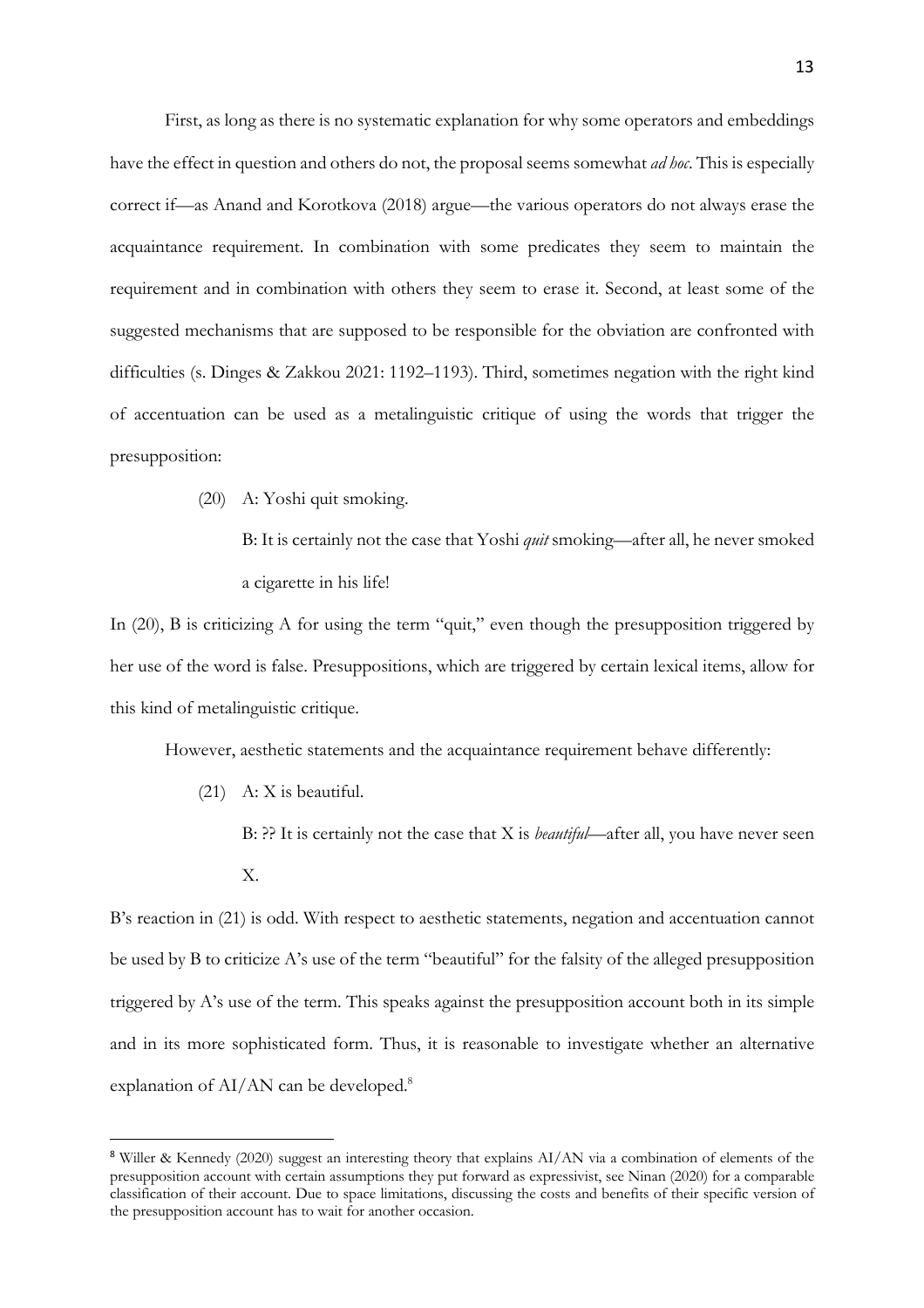### **4. Speech-act Pluralism and Dispositional Hybrid Expressivism**

## **4.1 The Core Idea: Performing a Double Speech-Act**

In speech-act theory, various types of illocutionary acts are differentiated. The following are relevant to our discussion:

> *Assertive acts:* These acts are usually performed by uttering declarative sentences, for example, "This drink is cold." These acts are descriptive in the sense that they aim to assert that something is the case, they ascribe a property to an object, and they express the corresponding belief—in our example it is the belief that the drink is cold.

> *Expressive acts:* These acts are usually performed by uttering an exclamative, for example: "Brr! How cold!" These acts are not descriptive, they do not aim to assert that something is the case but to express a non-doxastic mental state—in our example it is the phenomenal state of feeling cold.

Illocutionary acts are governed by sincerity conditions. The sincerity condition of an *assertive act* requires that the speaker entertains the belief she is expressing by the act. The sincerity condition of an *expressive act* requires that the speaker is in the non-doxastic mental state she expresses by the act. The corresponding rule is that you should utter "q" only if you are in the non-doxastic mental state expressed by "q." For example, utter "Brrr! How cold!" only if you are in the phenomenal state of feeling cold, and utter "Ouch!" only if you are in the phenomenal state of feeling pain (see Searle 1969: ch. 3). It is because of these sincerity conditions and the corresponding norms that we are able to express mental states, such as feeling cold or feeling pain, by uttering certain types of sentences (s. Schroeder 2008a).

The explanation of AI/AN with respect to the aesthetic statements that I want to suggest rests on the following idea.

(3) X is beautiful.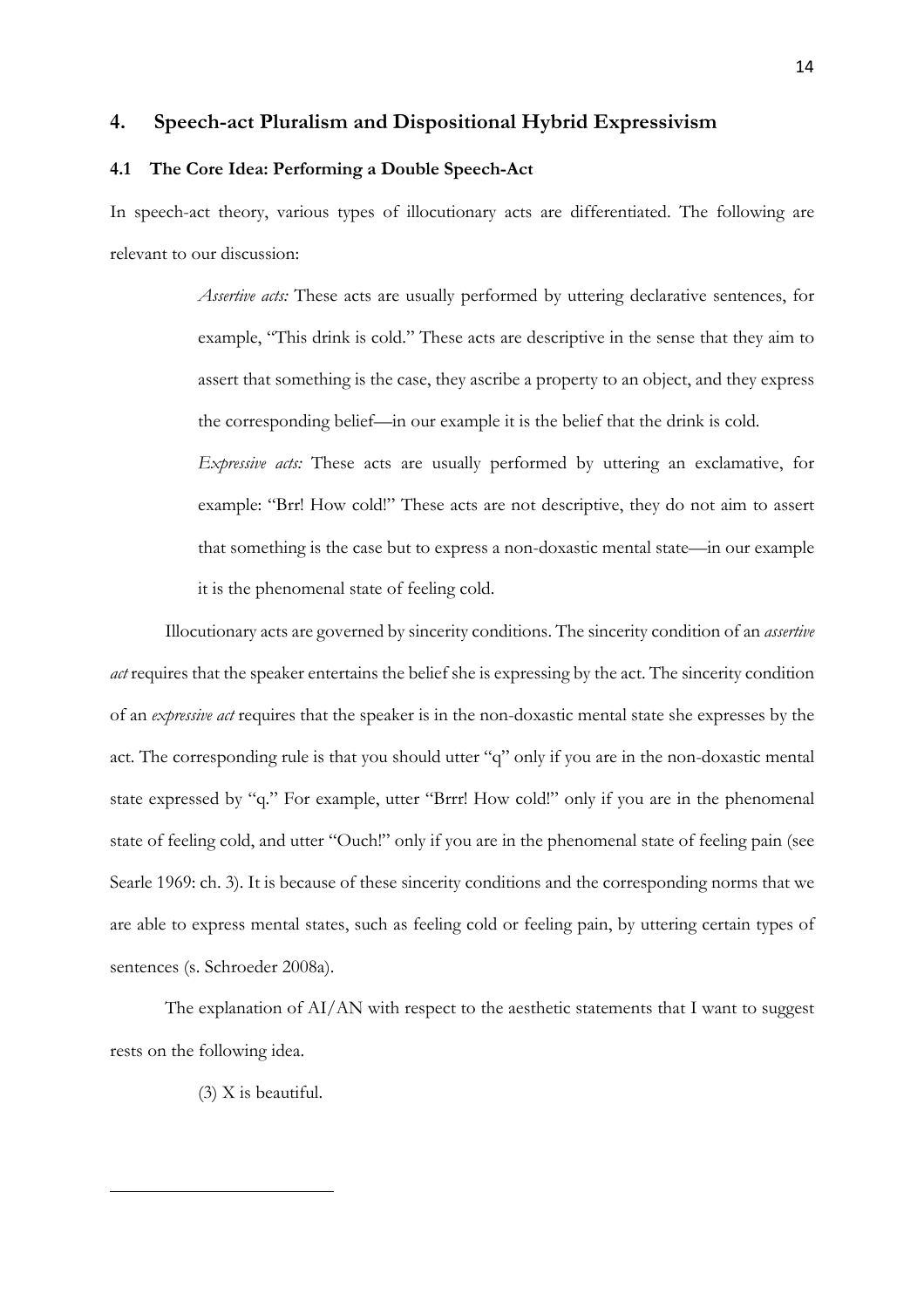With the sincere and literal utterance of (3), we perform two illocutionary acts simultaneously. We perform an *assertive* as well as an *expressive* act. The *assertive act* ascribes a certain property to an object X and expresses the corresponding belief. The *expressive act* expresses a complex phenomenal mental state M, namely the state we are in when experiencing a beautiful object. It is the same mental state we express by uttering the exclamative: "Oh, how beautiful!"

The expressive act correlated with (3) explains the acquaintance norm AN. It is part of the sincerity condition of uttering (3) that the speaker is or was in the non-doxastic mental state M that she expresses by uttering the sentence. The corresponding rule is: Utter "X is beautiful" only if you are or have been in the mental state M. However, to be in that state, the speaker must have experienced X. After all, the mental state she expresses is the state she was in while experiencing the object. Thus, (3) can only be uttered appropriately if the speaker has experienced X. This explains the acquaintance norm AN. Furthermore, we usually assume that the sincerity conditions of speech-acts are met, so the suggested line of thought also explains AI (i.e., it explains why uttering (3) usually conveys the information that the speaker has experienced X herself).

As mentioned in the introduction, this explanation is closely related to the expressivist account suggested by Franzén (2018). To spell out my proposal in more detail and to elaborate on its advantages over Franzén's explanation, I will turn to the following questions:

- (a) If AN/AI is explained via the expressive aspect of aesthetic statements, why should we accept the suggested version of hybrid expressivism that claims that, in uttering an aesthetic sentence, we perform two illocutionary acts, an expressive *and* an assertive one? Why not simply accept expressivism?
- (b) If in uttering an aesthetic sentence, we perform an expressive *and* an assertive act, how are those acts related? What kind of property do we ascribe to an object in the assertive act so that this ascription goes along with the expressive act of expressing a certain non-doxastic mental attitude?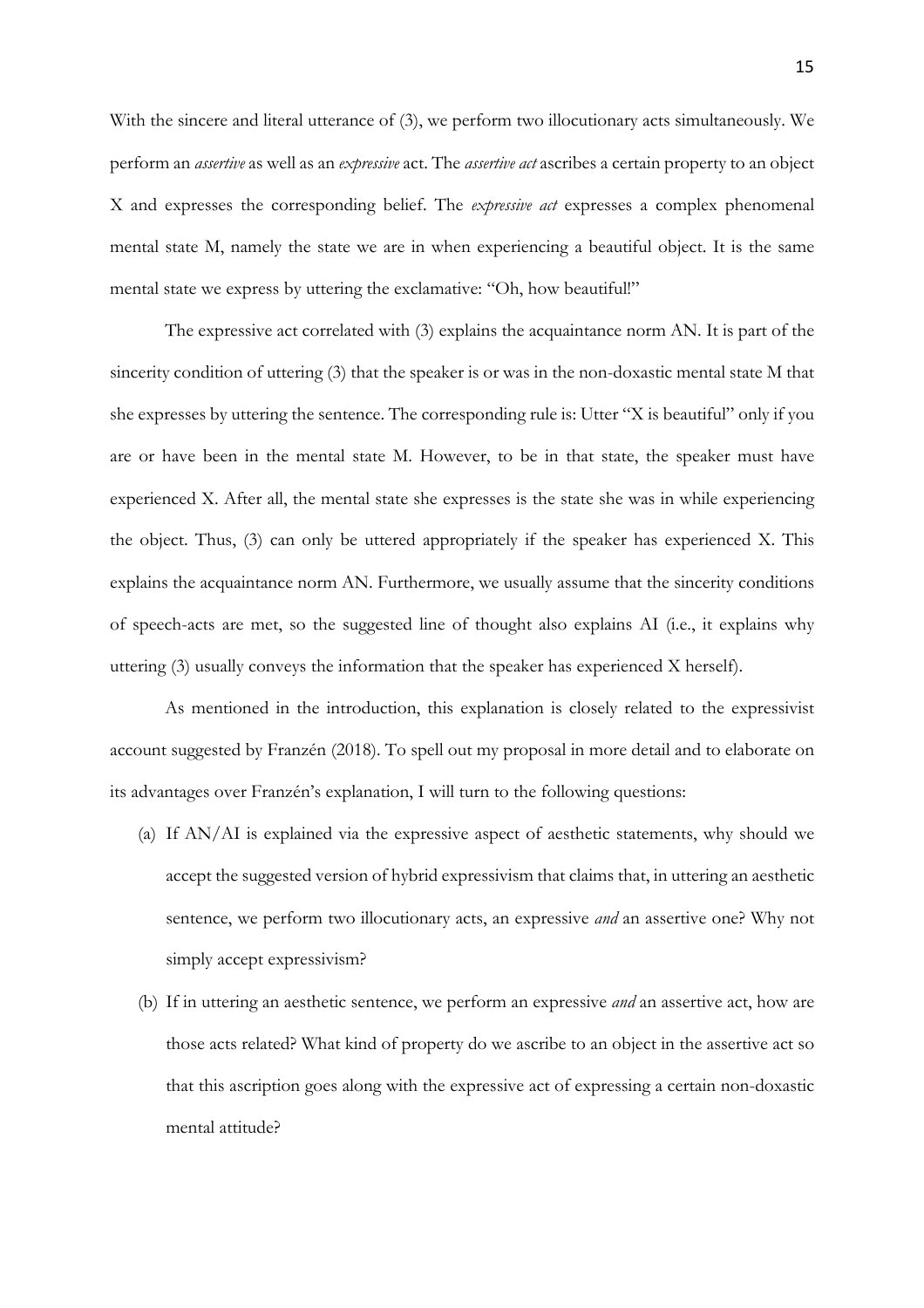I will answer questions (a) and (b) in sections 4.2 and 4.3, respectively. In section 4.4, I will further elaborate on the property that is ascribed to objects in the assertive part of an aesthetic statement.

#### **4.2 Hybrid Expressivism vs. Simple Expressivism**

Very different theories go by the name "expressvism." In the context of this paper, "expressivism" refers to a theory that is capable to put forward the specified explanation of AN/AI. This theory assumes that the utterance of an aesthetic sentence consists of nothing more than an expressive act that is guided by a certain sincerity condition. This characterization of expressivism still allows for various specifications of which type of mental state is expressed. Usually expressivists think that the mental state expressed by aesthetic statements is an affective state of liking, enjoying, or loving the looks or sounds of the object in question (see Franzén 2018, Blackburn 1993). In this view, "X is beautiful" is comparable to the exclamative "Bravo!".

As previously indicated, I specify the mental state in question differently, namely as the phenomenal state we are in when we experience something beautiful. I will come back to this in the next subsection. However, irrespective of the exact nature of the mental attitude that is expressed, all variants of expressivism face serious challenges. I will restrict myself to three problems and argue that they can all be met by adopting the suggested *hybrid* account. 9

The first problem is the notorious Frege-Geach problem. The easiest way to explain the problem is by focusing on certain instances of *modus ponens*:

- (i) If X is beautiful, then Erica will buy X.
- (ii) X is beautiful.

<sup>&</sup>lt;sup>9</sup> For an influential expressivist suggestion how to solve some of the following problems, see Gibbard 1990; for a thorough discussion of expressivist semantics, its prospects and problems, see Schroeder 2008c. There are also other theories put forward as expressivist that might be able to solve or circumvent the problems I am about to discuss. See, for example, Charlow 2014, Willer & Kennedy 2020. These theories, however, are not forms of "expressivism" as I understand the term here. Neither of those theories claims that an aesthetic statement is nothing but an exclamative, such as "Bravo". Charlow (2014) models his expressivism on a semantics for imperatives, and I am unsure whether this account is transferable to aesthetic statements and whether it is able to explain AI/AN. Willer & Kennedy (2020) suggest a complex theory that explains AI/AN via combining elements of the presupposition account with expressivist elements (see Ninan 2020). As mentioned in fn.8, their theory would merit a detailed discussion, it is, however, not the form of expressivism, I focus on in the context of this paper.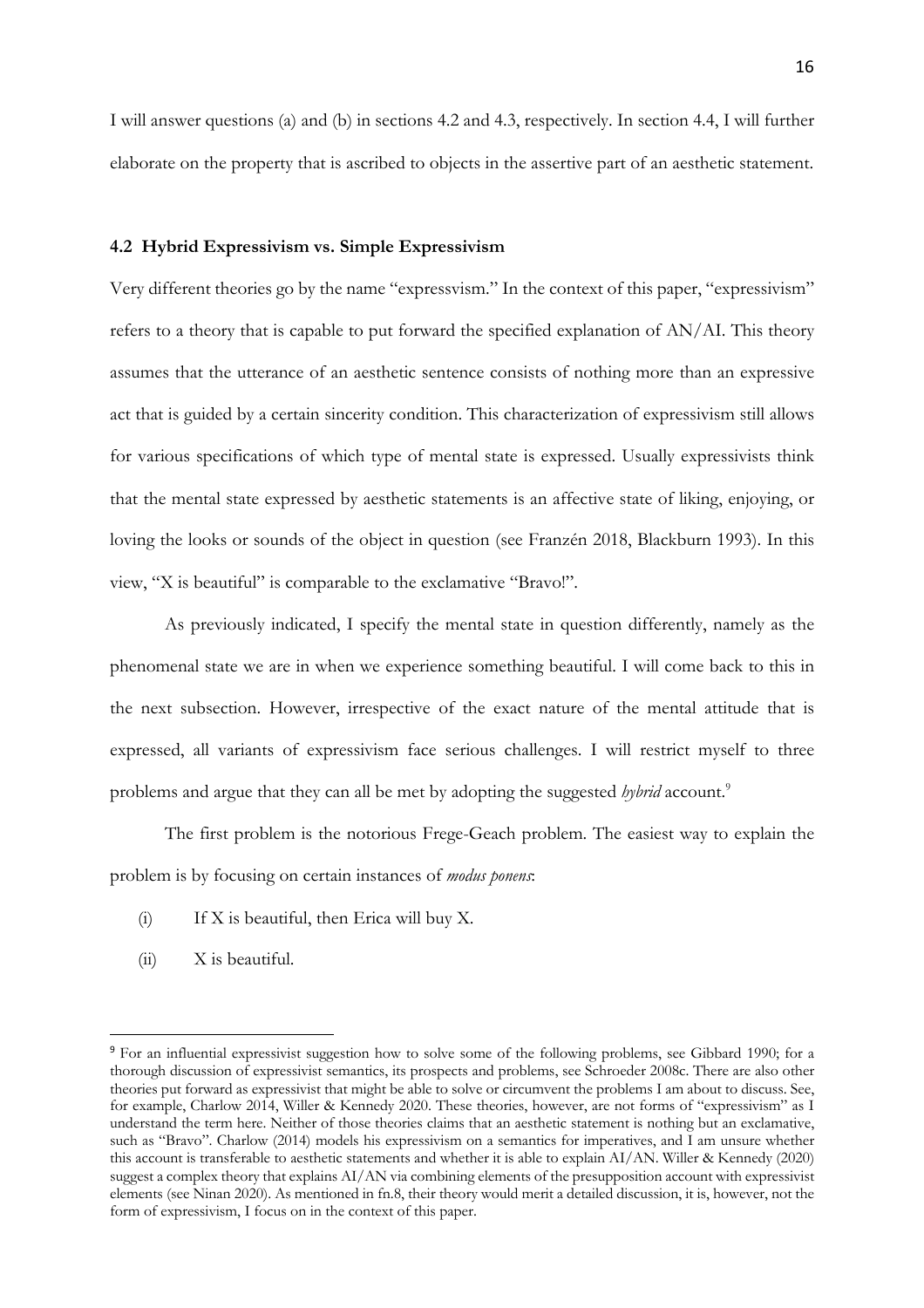#### (iii) Thus, Erica will buy X.

This argument is valid. However, no mental state is expressed by the aesthetic sentence that occurs as an antecedent in (i). This is confirmed by the fact that (i) can appropriately be uttered without the speaker having seen X. Thus, expressivists seem committed to the view that, while the meaning of (ii) is exhausted in the expression of a certain non-doxastic mental attitude, this does not hold for the aesthetic sentence that occurs as an antecedent in (i). Thus, from an expressivist point of view, the antecedent in (i) and the premise (ii) have different meanings. But if expressivists commit themselves to this view, they cannot retain the validity of concluding (iii) from (i)–(ii). This is the so-called Frege-Geach problem. The heart of the problem is the difficulty in developing compositional semantics within the framework of an expressivist theory, which explains the meaning of complex sentences via recourse to the meaning of their constituents (cf. Schroeder  $2008b$ ).<sup>10</sup>

If we take a hybrid approach, an easy solution to the problem is available. According to the suggested version of hybrid expressivism we perform an expressive *and* an assertive speech-act with the utterance of an aesthetic sentence. The validity of the argument (i)–(iii) can, in this case, be explained on the basis of the assertive part of the utterance. With aesthetic statements we express a non-doxastic mental attitude *and* also ascribe a certain property to objects. The descriptive part of the premise (ii) as well as the descriptive part of the antecedent of (i) are identical in meaning, they have the same propositional content. Thus, the validity of the argument (i)–(iii) is not threatened. In more general terms, with regard to the descriptive part of an aesthetic sentence, there are at least no principled difficulties for standard truth-conditional compositional semantics. Thus, hybrid expressivism circumvents the Frege-Geach problem.

In this context, it is helpful to consider another potentially problematic argument:

- (iv) If X is exhibited in the gallery, then X is beautiful
- (v) X is exhibited in the gallery.

<sup>&</sup>lt;sup>10</sup> For an influential suggestion how to solve this and related problems, see Gibbard 1990; for a thorough discussion of expressivist semantics, its prospects and problems, see Schroeder 2008c.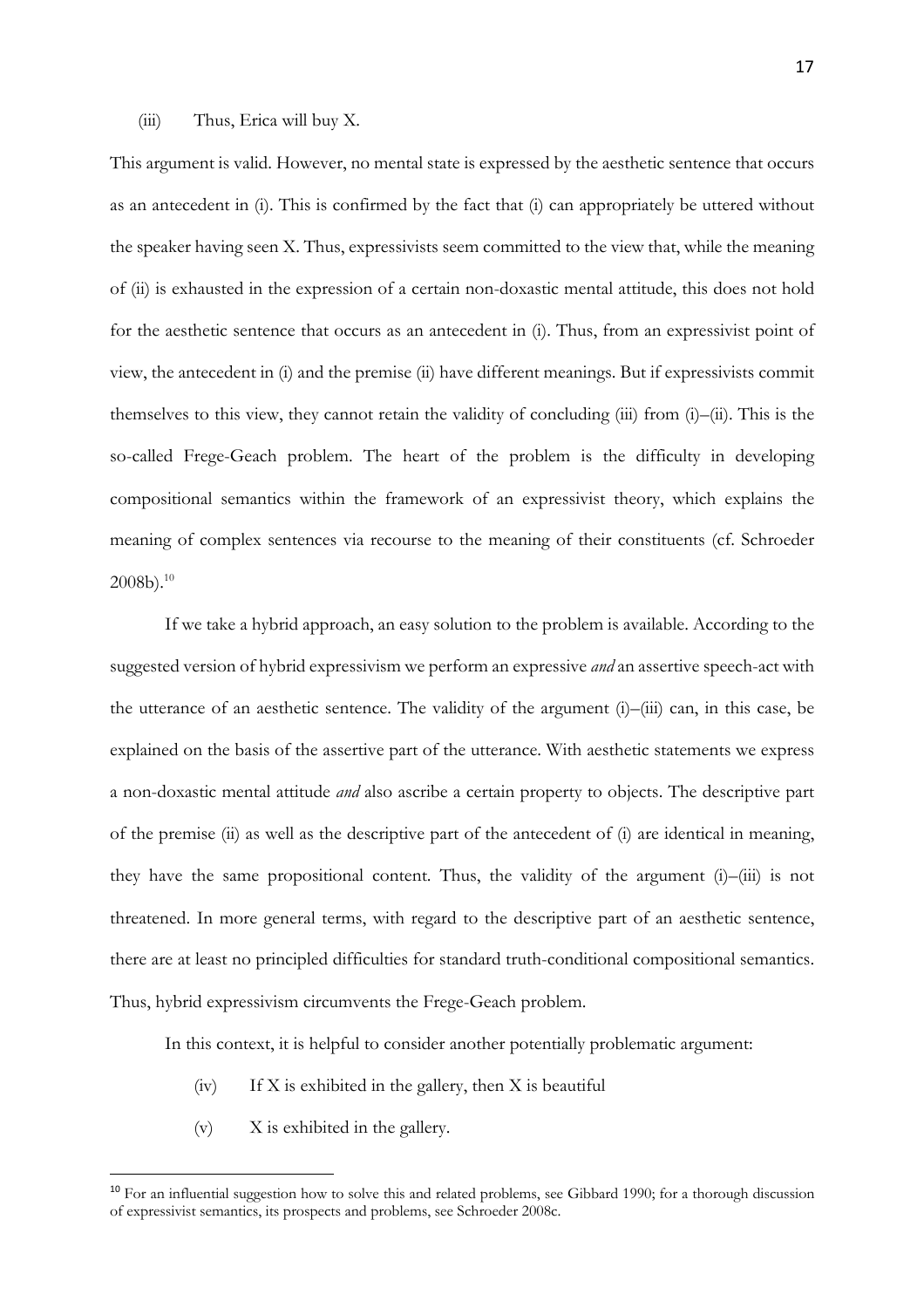#### (vi) Thus: X is beautiful.

One might suspect that this argument still raises a difficulty for the hybrid approach. In the conditional (iv), the aesthetic statement occurs in the consequent, and with an utterance of (iv), we again do not perform an expressive speech act. Now, suppose we are justified in assuming that (iv) and (v) are true without having seen X ourselves. Maybe we are justified in (iv) and (v) through testimony. Thus, we can conclude from (iv)–(v) that (vi) is correct, i.e. that X is beautiful, without having seen X ourselves. Isn't this in conflict with the linguistic data and with hybrid expressivism? After all, the linguistic data seem to suggest that we cannot utter (vi) appropriately, if we haven't seen X. And according to hybrid expressivism, this is the case because by uttering (vi) we perform both an assertive and an expressive speech act, where the expressive act can be performed appropriately only if the speaker has experienced X herself.

Although it may seem so at first glance, argument (iv)–(vi) does not pose a problem for the proposed position. We have explicitly distinguished between *linguistic* acquaintance principles concerning aesthetic *statements* and the *epistemic* acquaintance principle with respect to aesthetic *beliefs*. The latter one claims that an aesthetic *belief* can only be justified via first-personal experience with the object in question (see section 3.1). We rejected this principle as implausible in subsection 3.2. In this sense, we can simply accept that a justification of (iv)–(v) also leads to the justified belief that X is beautiful (see (vi))––without the epistemic subject having experienced X. However, the following still holds: If a person has not experienced X herself, but entertains the belief that X is beautiful on the basis of (iv)-(vi), then she still cannot appropriately utter "X is beautiful". The reason for this is that with such an utterance she would not only perform an assertive speech act, she would not only ascribe a certain property to an object, but also an expressive one, she would express a certain non-doxastic mental state. And with respect to this expressive act the corresponding sincerity condition would not be satisfied.<sup>11</sup>

<sup>11</sup> The speech-act theoretical version of hybrid expressivism suggested in this paper only concerns aesthetic *statements*  and not aesthetic *beliefs* or *thoughts*––and, in light of the implausibility of the *epistemic* acquaintance principle with respect to aesthetic beliefs, it is designed to do so. This is an important difference to popular hybrid expressivist theories suggested in meta-ethics. Hybrid theories in meta-ethics try to hold on to the expressivist solution of the so-called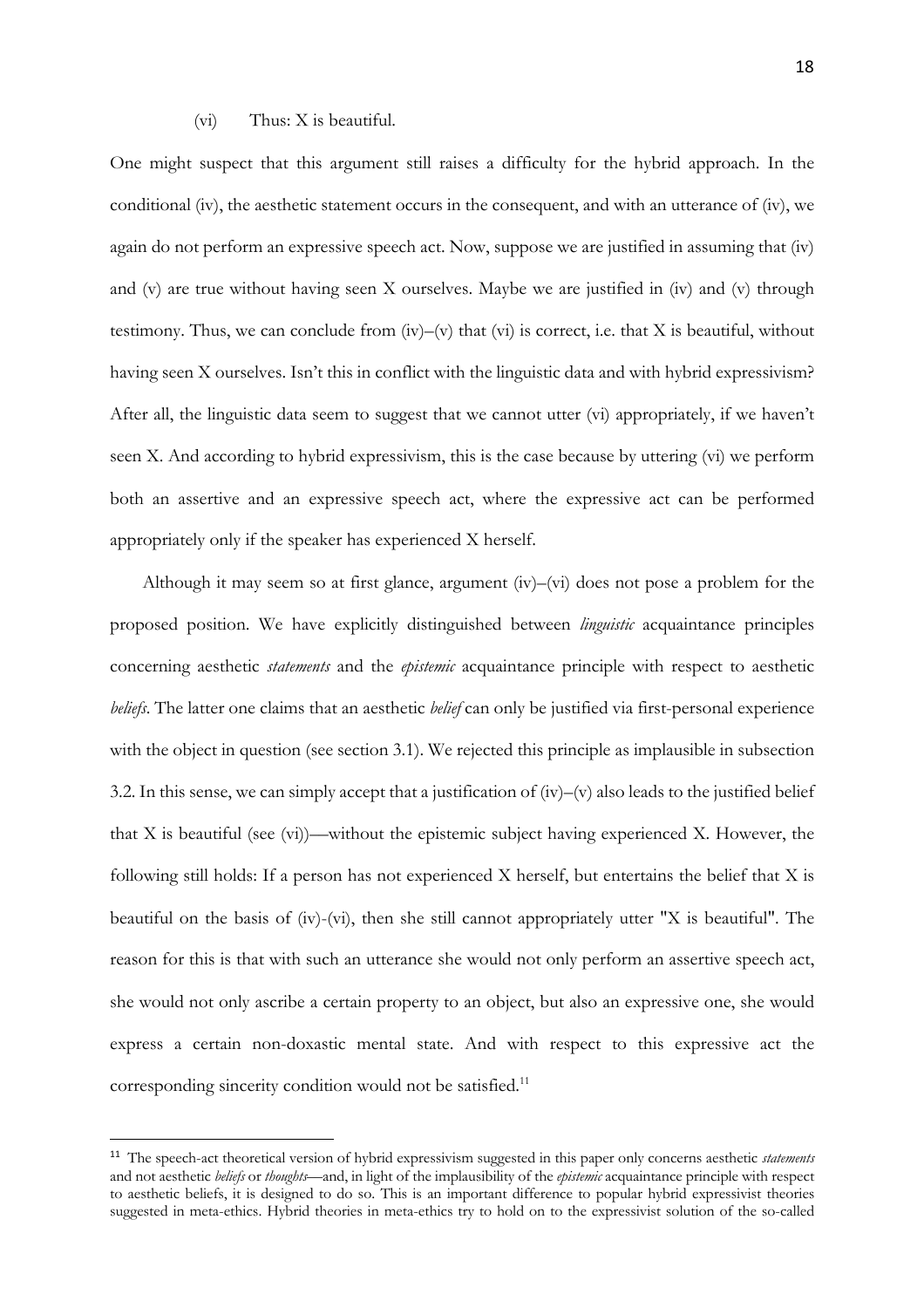The second problem with simple expressivism in aesthetics concerns the use of explicit disagreement markers. We have already noted in subsection 3.3 that, from a linguistic perspective, the following dialogue is felicitous:

- (11) A: X is beautiful.
	- B: No, that is false, X is not beautiful.

B's reaction might be unfriendly, but no linguistic mistake seems to be involved. However, if simple expressivism about aesthetic statements is correct, then B's use of the explicit disagreement marker, "No, that is false," should at least sound somewhat odd. After all, if expressivism is correct, then neither the sentence uttered by A, nor the mental attitude expressed by her utterance have a truthvalue.

However, for a hybrid expressivist account, the use of explicit disagreement markers is not surprising. In uttering "X is beautiful," A is performing an expressive act as well as an assertive act of ascribing a property to an object and expressing a belief with a certain propositional content. Thus, the statement as well as one of the attitudes expressed by it have a truth value. Thus, by using the explicit disagreement marker, B is denying what A claims to be true. For hybrid expressivism the appropriate use of explicit disagreement markers is not problematic.

The third problem concerns certain retraction data. Suppose I utter "X is beautiful," and my attention is then drawn to the fact that I have unnoticeably ingested perception-altering drugs. In this case it seems appropriate and natural to retract my statement by saying, "Okay, maybe X is not really beautiful, but I enjoy how it looks/sounds right now." However, if an aesthetic statement is nothing over and above an expressive act, this kind of retraction would not be required. To see this, a comparison to the purely expressive act of uttering the exclamative "Ouch!" is helpful. In

motivational problem, without falling into the problems of a purely expressivist position (Frege-Geach problem, openquestion problem, etc.). Given these two objectives hybrid expressivism in meta-ethics has to concern moral beliefs as much as moral statements. For a thorough discussion of this point and of hybrid expressivism in meta-ethics in general, see Schroder 2009. For an interesting defense of the view against Schroeder's concerns, see Copp 2014, 2018.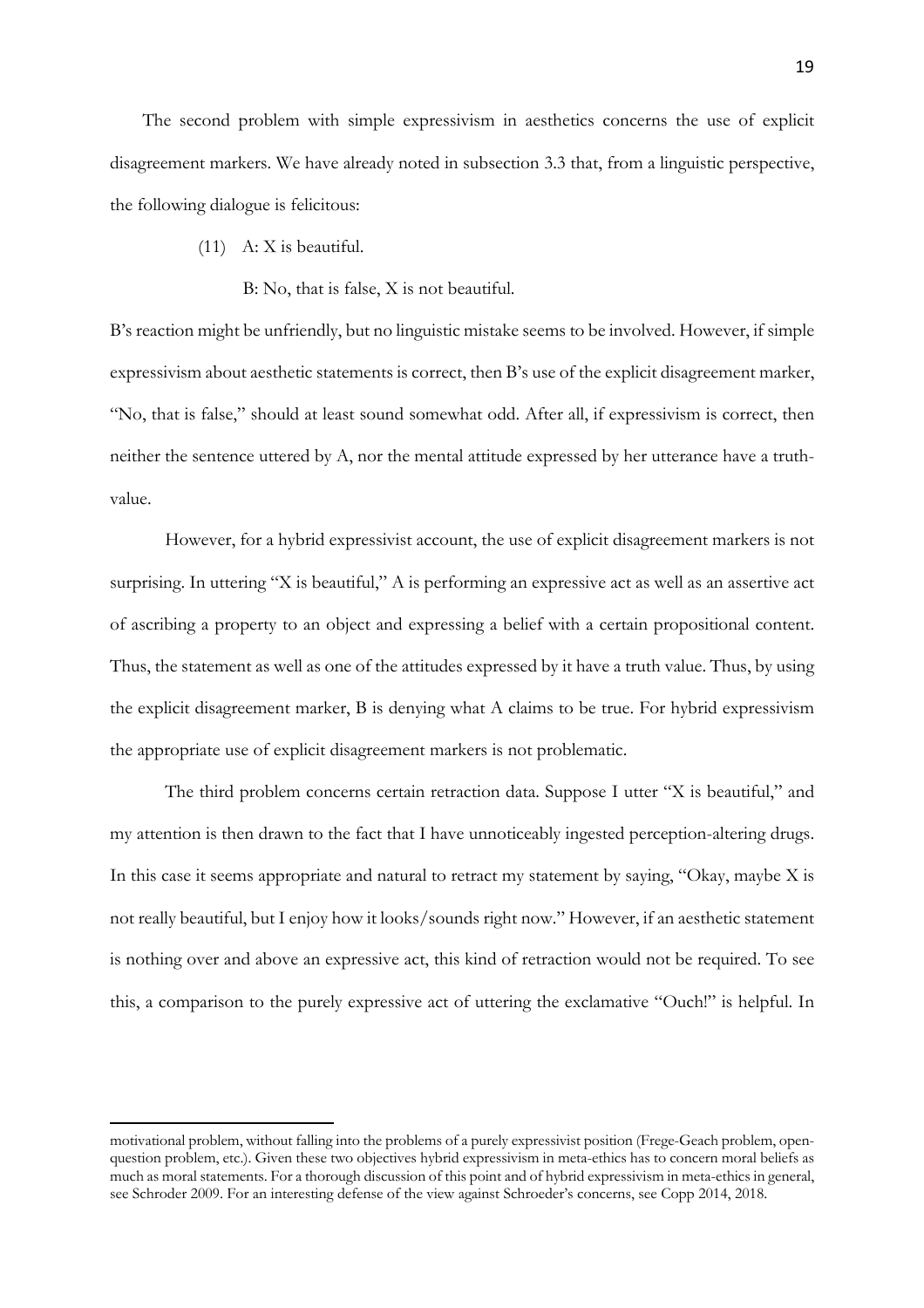uttering "Ouch!" I do express pain. And even if someone points out to me that I have taken drugs that lower my pain tolerance, I am not at all required to retract this speech-act.

In contrast to simple expressivism, hybrid expressivism can easily explain this: In uttering "X is beautiful" we perform an expressive *and* an assertive speech-act. In the assertive act, we ascribe a certain property to X. It is widely accepted that the act of assertion is governed by an epistemic norm (*knowledge rule* or *justified-belief rule*, see subsection 3.2). If, after our statement, someone points out that our judgment as to the presence of the property is clouded by drugs, the epistemic norm of assertion is no longer satisfied and it is, thus, appropriate to retract the assertion. In summary, we can conclude: The suggested version of hybrid expressivism is capable of solving serious problems that confront simple expressivism.

#### **4.3 The Relation of the Speech-Acts and the Dispositional Analysis of Beauty**

The general point of illocutionary pluralism, namely that a speaker can perform a plurality of illocutionary acts via an utterance token in one unique speech-situation, is widely discussed and defended in speech-act theory (s. Johnson 2019, Lewinski 2021).<sup>12</sup> However, in addition to the cases discussed in these investigations, the focus on aesthetic statements points to a further example of illocutionary pluralism that has been overlooked thus far. The reason why we should accept that in uttering an aesthetic sentence we perform two illocutionary acts simultaneously, an expressive and a assertive one, is: The expressive part of an aesthetic statement explains the acquaintance norm AN as well as the acquaintance inference AI, and the assertive part allows us to circumvent problems of simple expressivism. However, even if we take this to be an interesting suggestion, we might still wonder how the expressive and the assertive act of aesthetic statements are related.

The non-doxastic mental state M expressed by the expressive part of an aesthetic statement can simply be specified as the mental state we are in when we perceive beautiful objects.

<sup>12</sup> For the difference between illocutionary pluralism and Searle's (1975) analysis of direct and indirect illocutionary acts, see Johnson 2019: 1153–1155.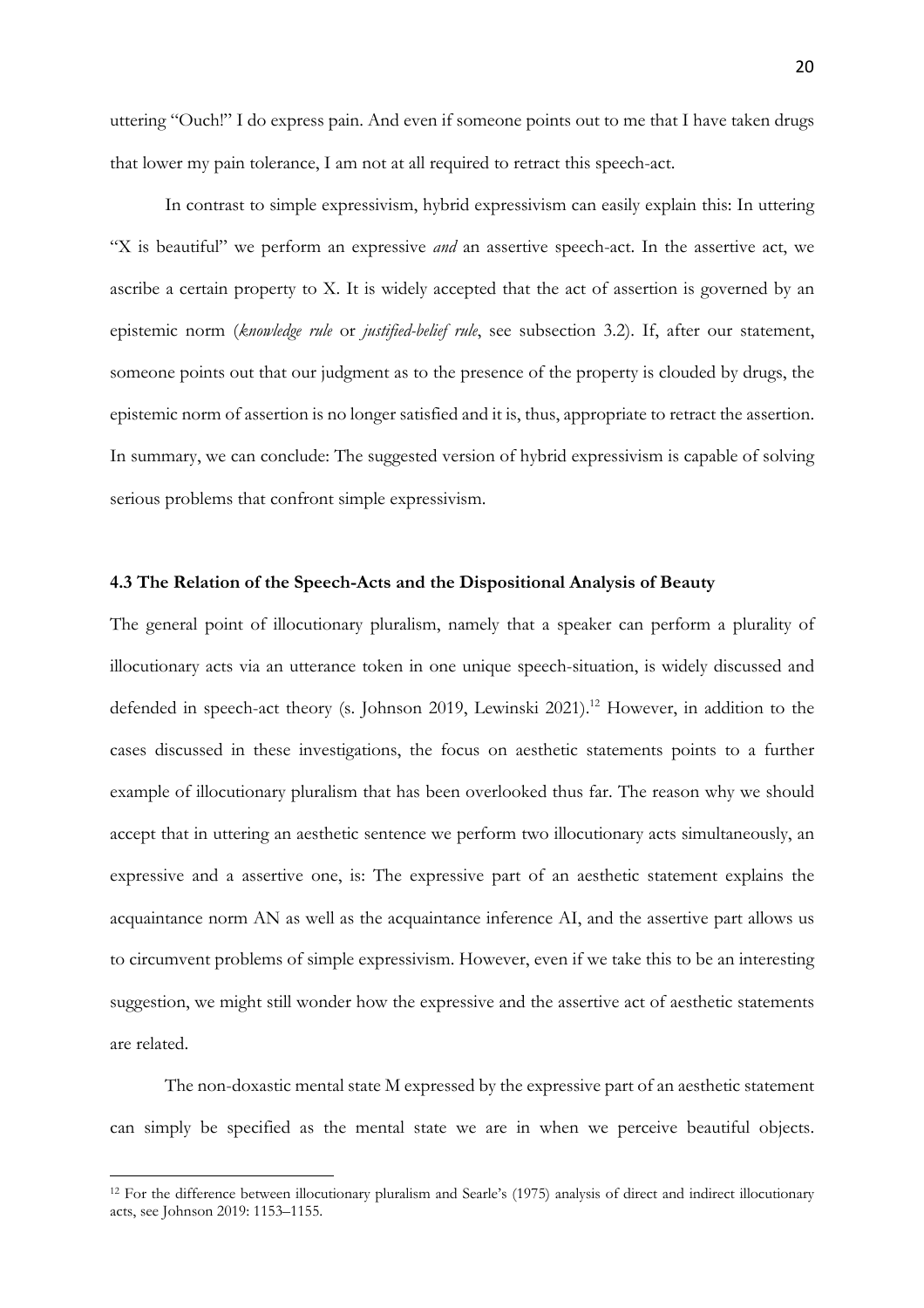Admittedly, this is not as informative as the suggestion usually made by expressivists who specify the state in question as an attitude of liking or enjoying. But it has the advantage of being noncommittal with respect to the exact phenomenological character of the mental state in question. Is it possible to perceive a beautiful painting or a beautiful melody without liking or enjoying it maybe because the painting or the melody is beautiful but also corny or boring? This question seems valid and interesting to me, and in contrast to many expressivists, I do not want to commit to a negative answer from the outset. For the purposes of this paper, it is enough to characterize M simply as the non-doxastic, phenomenal state we are in when experiencing something beautiful.

However, according to the suggested version of hybrid expressivism, in uttering "X is beautiful" we perform an expressive *and* an assertive act. In the assertive act we ascribe a certain property to X. Which type of property do we ascribe to X so that the assertive act is accompanied by the aforementioned expressive act? I suggest the following answer. Beauty is a responsedispositional property, namely the property to evoke a certain kind of mental state M in subjects S under certain circumstances C. The mental state M is the manifestation of the disposition and perception of the object under ideal conditions (in the appropriate environment, with functional perceptual capacities, with the appropriate attention to certain details, etc.) is the manifestationcondition C. In the *assertive act* associated with the aesthetic statement, "X is beautiful," we ascribe this kind of response-dispositional property to X. Thus, "X is beautiful" is true if and only if X has the dispositional property to evoke M in S under C. In the *expressive act* associated with "X is beautiful" we express exactly the mental state M that is the manifestation of the responsedispositional property, which we ascribe to the object X in the corresponding assertive act. This is how these two acts are related. This relation explains why the assertive act of ascribing a certain property to an object is accompanied by expressing a certain non-doxastic mental attitude.

With respect to the relation of the two speech-acts I, furthermore, suggest the following *simple principle*: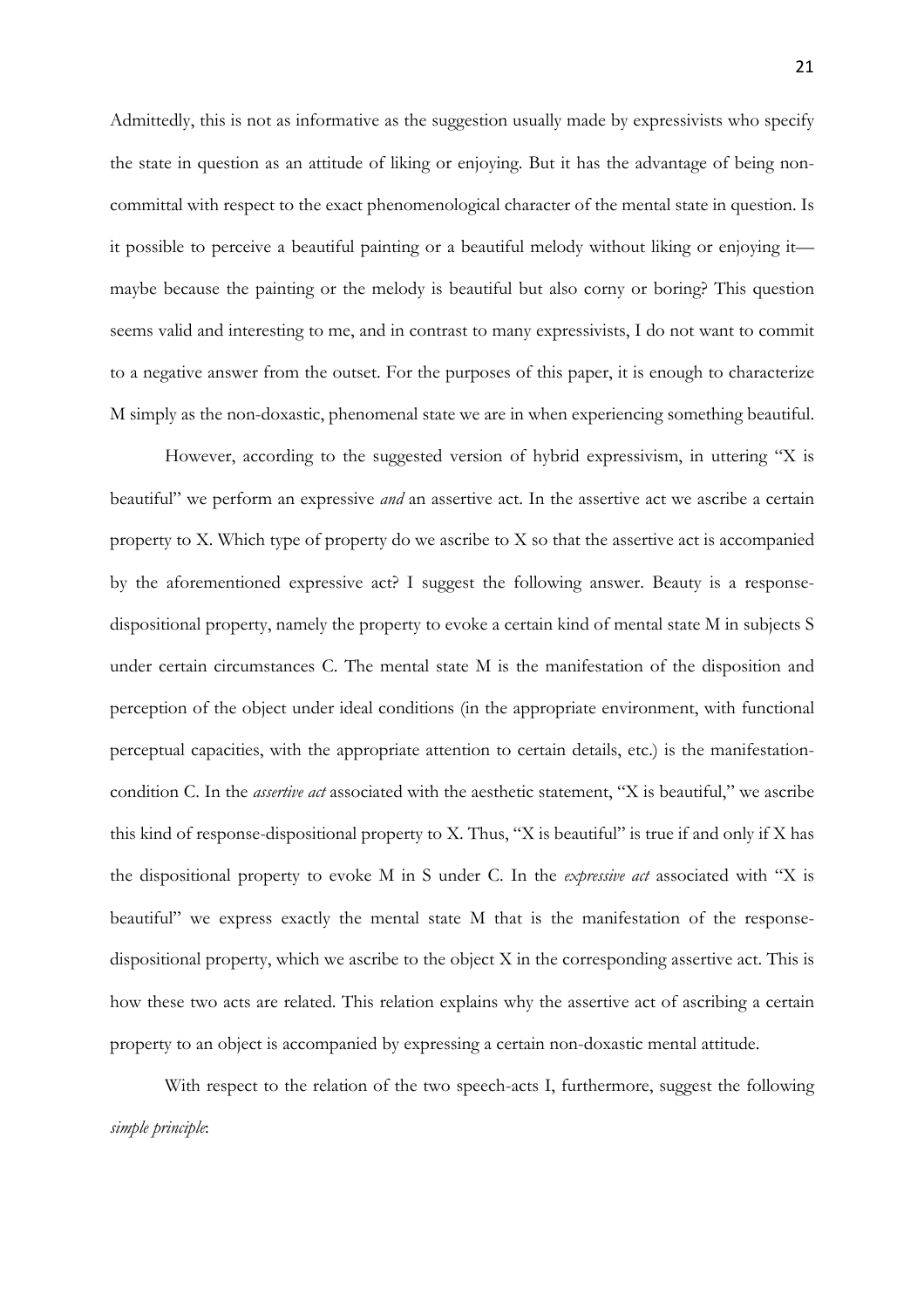(SP) The utterance of "X is beautiful" is an instance of an expressive act of expressing M if and only if it is also an instance of the assertive act of ascribing the property beauty to X.

According to this principle, whenever "X is beautiful" is embedded in a context where the assertive act is absent, the expressive act is absent as well.

For example, suppose "X is beautiful" is embedded in the conditional "If X is beautiful, then p." Uttering this conditional is not a performance of the assertive act of ascribing beauty to X and, just as the simple principle predicts, it is also not an act of expressing M. The same is true when certain operators are added to "X is beautiful," such as: "X might be beautiful," and "It is possible that X is beautiful." Uttering one of these sentences is not an assertive act of ascribing beauty to  $X$ , thus, in accordance with  $(SP)$ , the expressive act is absent as well.<sup>13</sup>

Because the linguistic acquaintance principles AN and AI depend on the expressive act performed by uttering aesthetic sentences, (SP) nicely explains the linguistic data that, in these embeddings, the acquaintance requirement of aesthetic statements is also absent:

- (22) If her new painting is beautiful, then I will buy it.
- (23) Her new painting might be beautiful.
- (24) It is possible that her new painting is beautiful.

None of the sentences (22)–(24) conveys that the speaker has experienced X. Thus, AI/AN does not hold with respect to (22)–(24). The suggested hybrid expressivist account combined with the simple principle (SP) explains why this is the case. For the purposes of this paper, principle (SP) frees us from the need to spell out a compositional semantics that explains why, in certain embeddings of "beautiful", the acquaintance inference is lost. According to (SP), only assertive

<sup>&</sup>lt;sup>13</sup> It is interesting to note that this feature differentiates aesthetic statements from pejorative statements—for example, statements with the racial slur "n….r." These statements also have a descriptive and an evaluative component. Some hybrid expressivists with respect to moral statements, therefore, emphasize, in favor of their view, that their form of hybrid expressivism is transferable to those pejorative statements (s. e.g., Boisvert 2008, Copp 2014). The suggested speech-act theoretical version of hybrid expressivism for aesthetic statements, however, cannot be transferred to pejoratives. Unlike aesthetic sentences, the use of a pejorative term is expressive of a contemptuous attitude even if the slur is embedded in a conditional (or other constructions in which the assertive act is absent).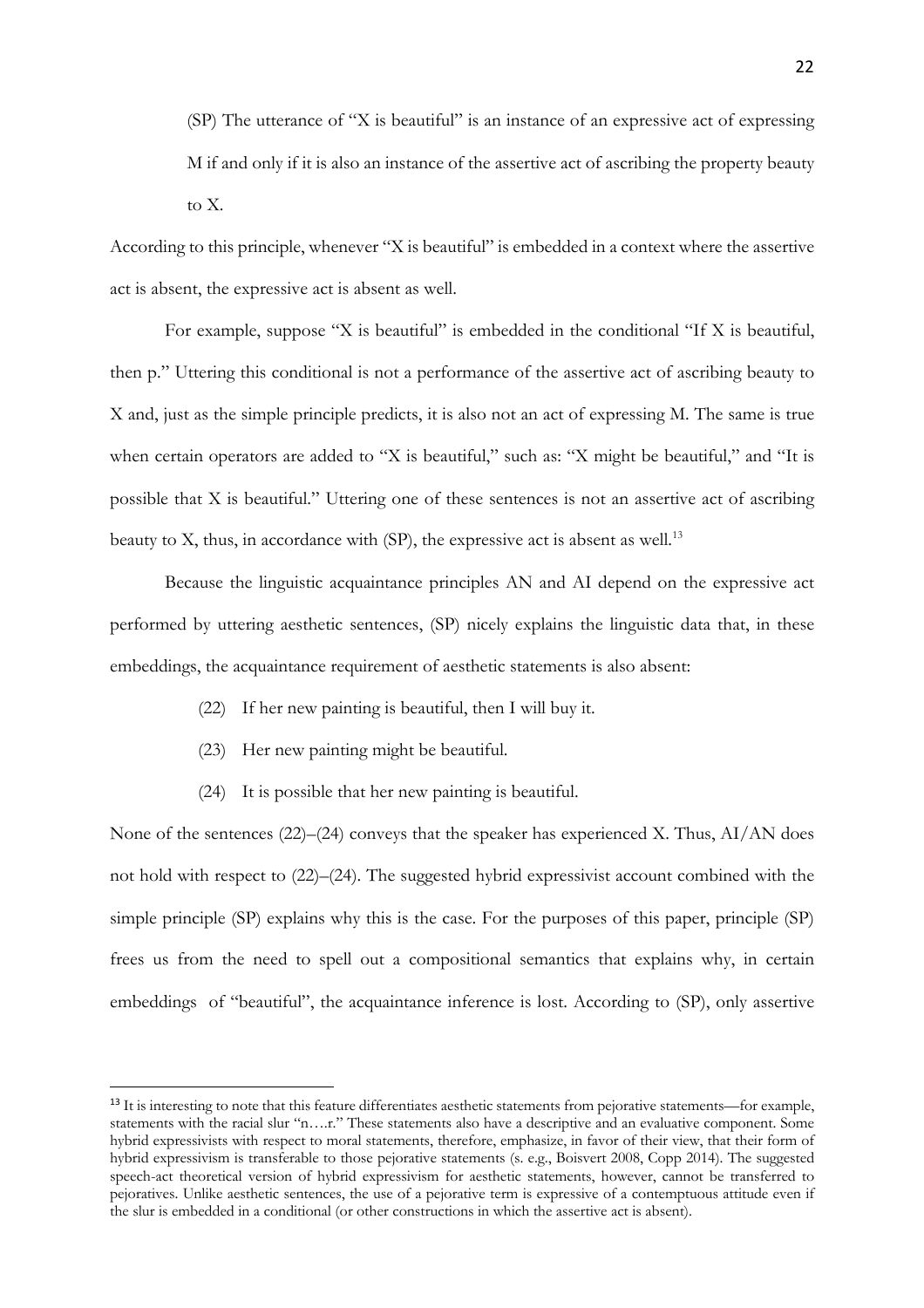acts in which it is asserted that a certain object has the property of being beautiful are accompanied by the expressive act of expressing a certain non-doxastic mental state M and, thus, exhibit the acquaintance inference.<sup>14</sup>

### **4.4. Further Remarks on the Dispositional Analysis**

To explain the relation of the two speech acts associated with an aesthetic statement, I have suggested that, within the assertive act, we ascribe a response-dispositional property of beauty to an object. Is this dispositional analysis of beauty also plausible from a metaphysical perspective? Yes, it is. It is a widespread and reasonable assumption that aesthetic properties are neither fully objective nor fully subjective, and the dispositional analysis of aesthetic properties specifies and confirms this assumption. How so?

We correctly ascribe beauty to different objects. For example, we can correctly ascribe beauty to a mountain range, a painting, a symphony, a voice, or a sofa. Is it really plausible to assume that these different objects share an interesting objective, subject-independent property, namely beauty? This assumption is especially problematic if it is combined with the assumption that aesthetic properties are not fundamental properties but properties that supervene on the distribution of other, more fundamental properties. This is problematic because the abovementioned objects do not seem to share a sufficient set of objective properties on which the property of beauty could be based. In consideration of this insight, is seems more plausible to assume that with "X is beautiful" we do not state that X belongs to the class of objects that share a certain subject-independent property but that X belongs to a class of objects that affect us in a certain way. In this sense, aesthetic properties do not seem fully objective.

<sup>&</sup>lt;sup>14</sup> It is a tricky issue to specify in detail when an assertive act is present. For example, is the assertion of "S's belief that X is beautiful is correct" also an assertive act in which the speaker ascribes the property of beauty to X? I tend to think that it is and this is why the statement gives rise to the acquaintance inference as well. In contrast, in simply reporting what somebody else has said, like "S said that X is beautiful," the speaker does not perform the assertive act of ascribing the property of beauty to X. Giving a full-blown theory of when assertive acts are present and when they are absent is, however, beyond the scope of this paper.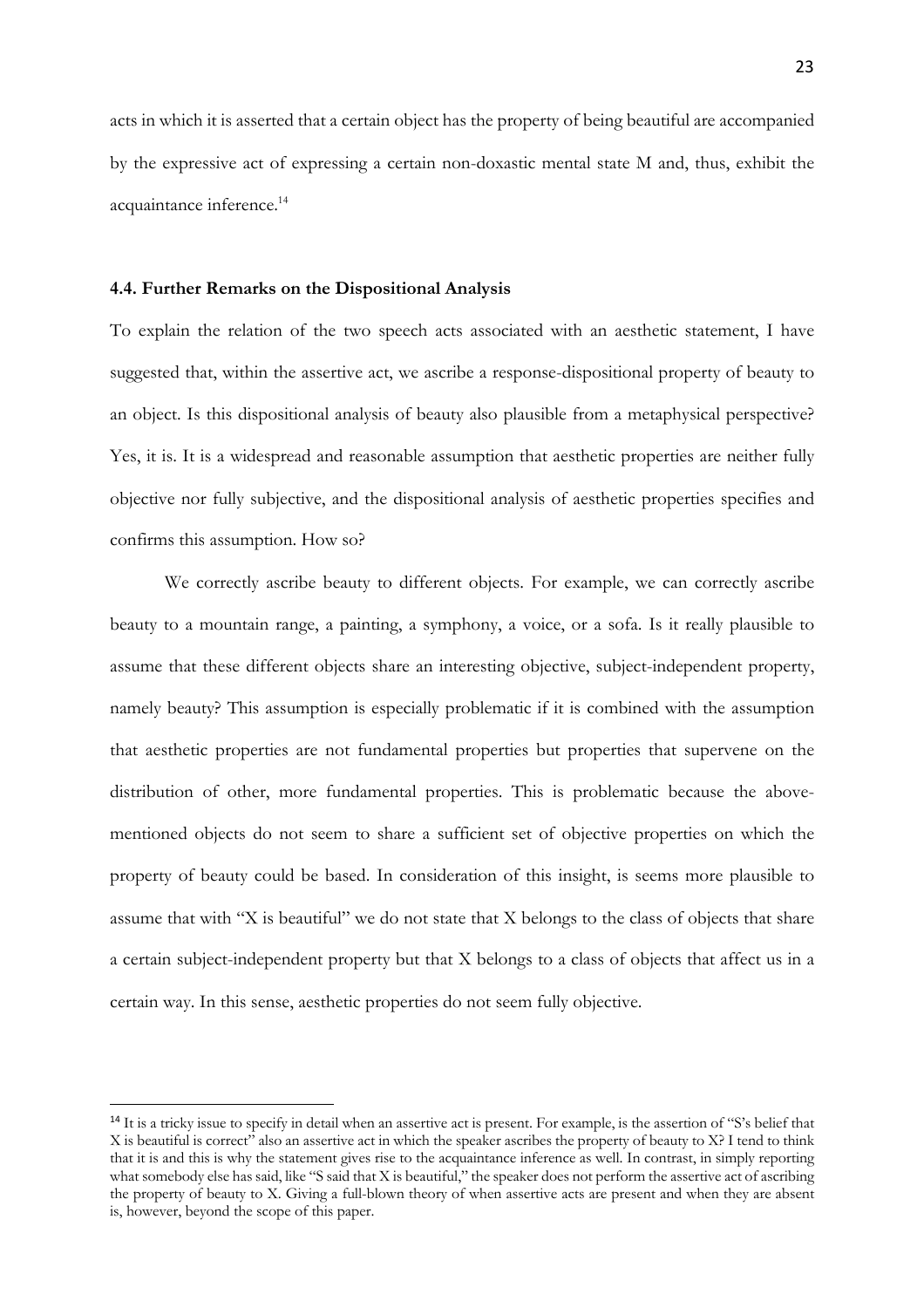Note that it is not surprising that different objects evoke the same kind of mental response in us. The taste of vanilla and the taste of synthetically produced vanilla-substitute, for example, are realized by different chemical substances, yet both substances have the same (or at least a similar) effect on us—both evoke the same (or at least a similar) phenomenal taste impression. The same might be true with respect to beautiful objects. Even though they are different with respect to their objective, subject-independent properties, they might nevertheless evoke mental states of the same kind.

However, it is important to notice that beauty is only weakly subject-dependent. The *instantiation* of the property does *not* depend on the *existence* of humans and their experiences. The assumption that there are beautiful objects that no one has ever experienced is intuitively plausible. Thus, the aesthetic property of beauty does not seem to be strongly subject-dependent in the sense that its instantiation would depend on the existence of subjects and their mental life.<sup>15</sup>

These considerations support the dispositional analysis of beauty. According to the dispositional analysis, beauty is identical to the disposition to evoke a mental state M in subjects S under certain circumstances C. Thus, the property is not fully objective. It is subject-dependent in the sense that, to individuate the property, we have to refer to the mental state M of subjects. However, the property is not strongly subject-dependent. Its instantiation does not presuppose the existence of subjects capable of phenomenal experiences. After all, dispositional properties do not have to manifest themselves. We have already noted that a glass can have the dispositional property of being breakable, even though it might never break. Analogously, something can be beautiful, even though it might never evoke mental state M. Thus, the dispositional analysis specifies and explains why it is correct to take aesthetic properties as neither fully objective nor fully subjective. This speaks in favor of the dispositional analysis of aesthetic properties.

<sup>&</sup>lt;sup>15</sup> Another reason why beauty (as well as other aesthetic properties) is often considered neither fully objective nor fully subjective is related to Frank Sibley's work. According to Sibley (1959), aesthetic qualities somehow depend on nonaesthetic (objective) qualities; however, no amount of information regarding the latter would suffice for knowledge about the aesthetic qualities of the object. The classical source of the view that aesthetic judgments in general exhibit an interesting combination of objective and subjective aspects is, of course, Immanuel Kant (CoJ: §§1–22).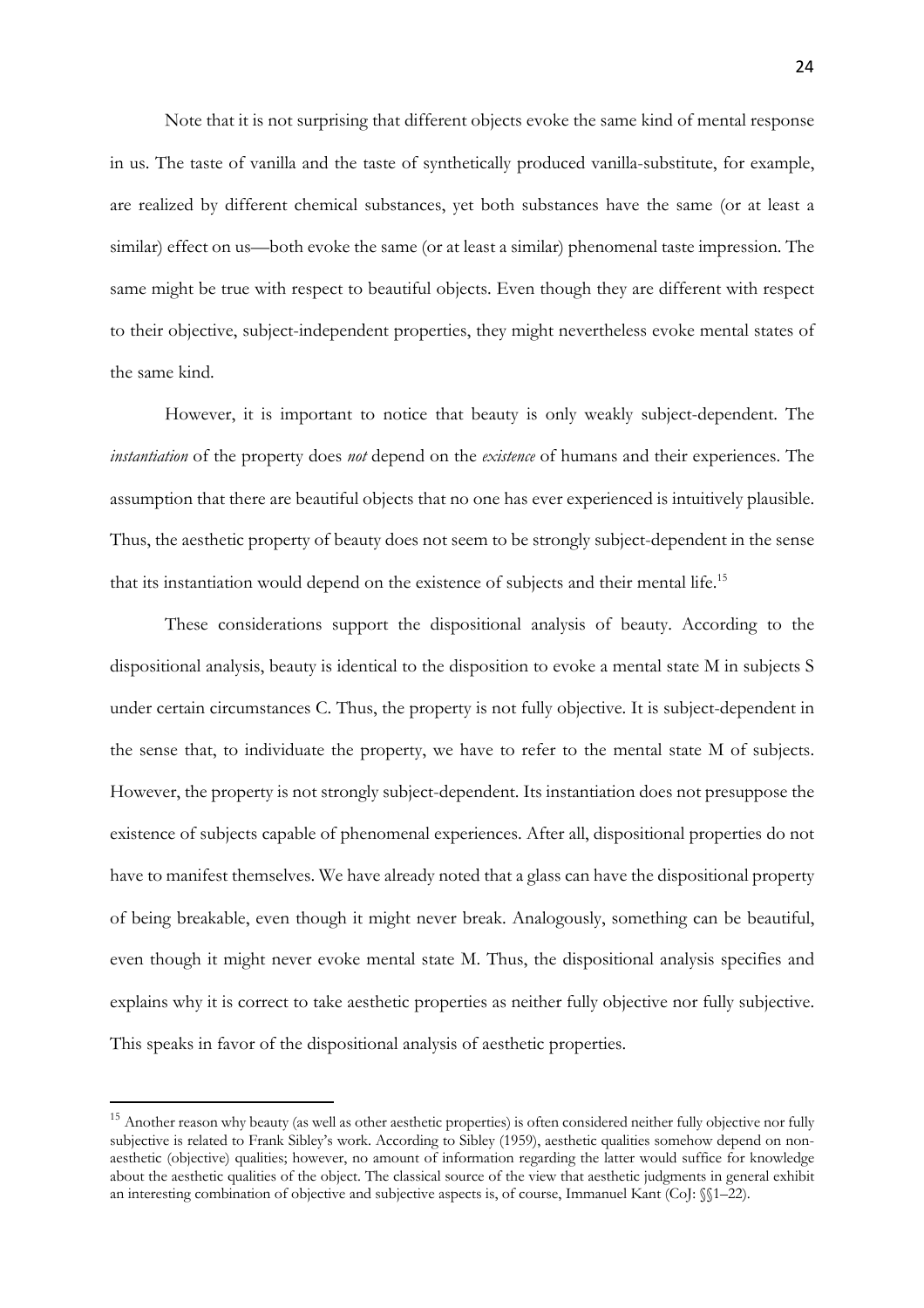It is important to note that the proposed dispositional analysis leaves many questions unanswered: How can we specify the phenomenal characteristics of the mental state M in more detail? What idealizations are necessary with respect to the manifestation conditions C? Must the class of subjects S be restricted by further conditions? Should beauty ultimately be conceived as a single-track or multitrack disposition (cf. Manley & Wasserman 2008)? etc. etc. Fortunately, for the purposes of this paper, these questions need not be addressed. The hybrid expressivist explanation of AI/AN must say something about the connection between the two assumed speech acts and, in this context, I have referred to the dispositional structure of aesthetic properties. However, the suggested hybrid expressivist explanation of  $A I/AN$  is compatible with a whole set of specifications of the dispositional structure.

The same is true with respect to the semantics of the corresponding dispositional statement. According to the hybrid expressivist explanation, the assertive part of "X is beautiful" is synonymous to "X has the dispositional property to evoke M in S under C." What are the exact truth-conditions of this sentence? The suggested explanation of AI/AN is compatible with various answers to this question. The only requirement is that the truth-conditions be spelled out in a way that allows us to hold onto the advantages of a hybrid over simple variants of expressivism established in subsection 4.2.16

## **5. Problems and Limits of the Account**

In this section, I will address three objections with respect to the hybrid expressivist explanation of AI/AN. First, according to the hybrid expressivist account an utterance of "X is beautiful" expresses mental state M, the state we are in when experiencing something beautiful. This is

<sup>&</sup>lt;sup>16</sup> The explanation of AI/AN is compatible with invariantist or a context-sensitive semantics of the dispositional sentence. The latter would either restrict C or S via certain parameters––either of the context of utterance or the context of assessment (cf. Macfarlane 2014). As long as such a context sensitive semantics allows us to hold on to the advantages of hybrid over simple expressivism, it is not in conflict with the suggested explanation of AI/AN. However, if, for example, in the suggested semantics the context of utterance would restrict S to the speaker of the dispositional sentence, then such a theory would have the same problems with explicit disagreement markers mentioned in sec. 4.2 as simple expressivism.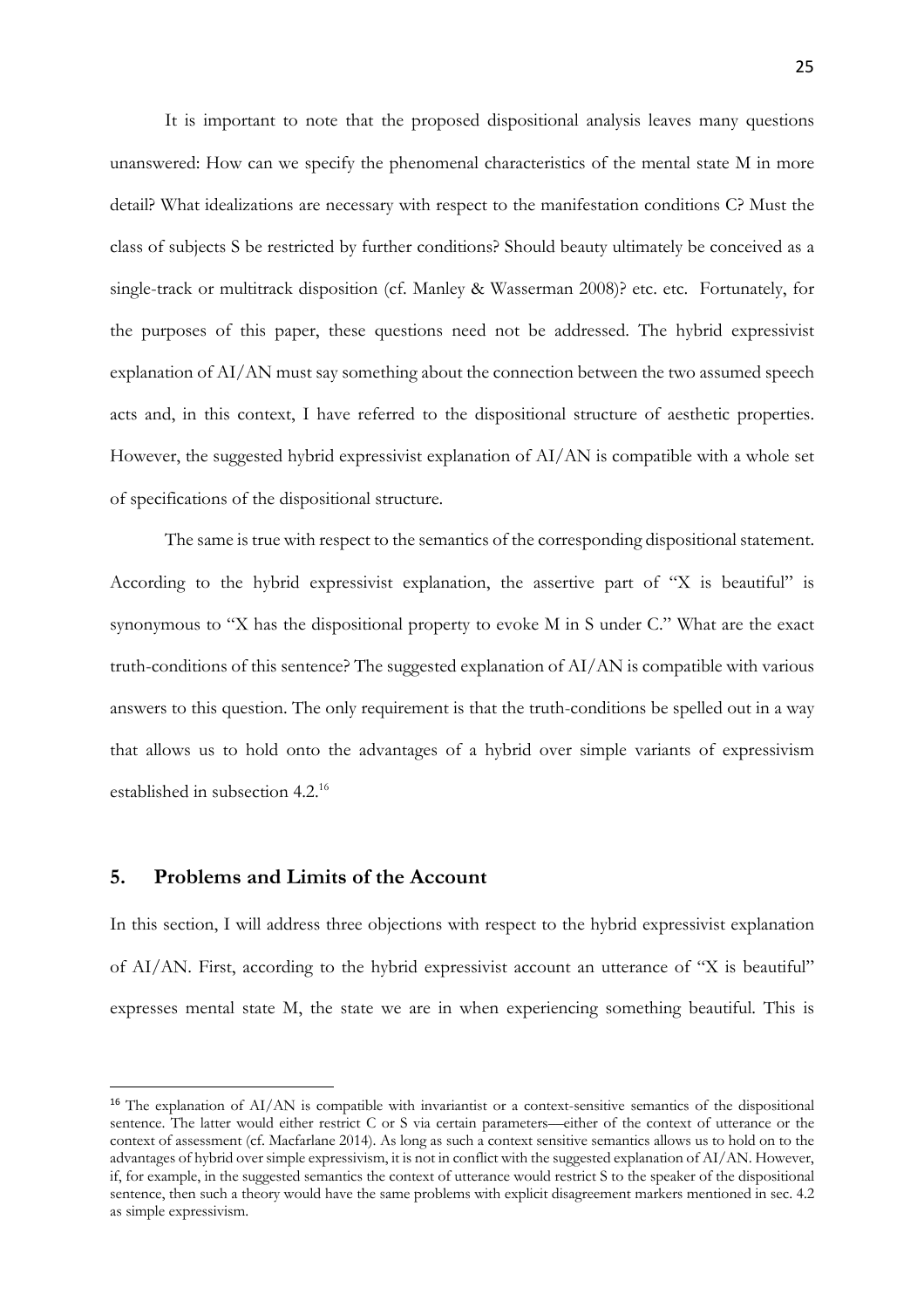comparable to an utterance of "Ouch!" that expresses the mental state of pain. The sincerity condition with respect to the latter statement demands that the speaker is in the state of pain *while*  making the statement. However, the sincerity condition with respect to "X is beautiful" demands that the speaker is or *was* in M (see sec. 4.1). Thus, the latter allows for past experiences, and rightly so: There is no norm demanding to utter "X is beautiful" only if you experience X and, thus, are in M while making the statement. However, is it really possible to express a mental state you are not in *while* making the statement?

I think this worry rests false conception of what it means to express something. If you accept a causal account of expression and think that the mental state expressed by the statement "p" is the state that is causally responsibly for the statement, then it might be hard to see, how a mental state of the past could be expressed by "p". However, as Schroeder (2008a) has convincingly argued this causal conception of expression is wrong. What establishes the relation of a mental state and a statement "p" is not a causal relation, but the norm corresponding to the sincerity condition. For "Ouch!" this norm says: Utter "Ouch!" only if you are in pain. It is because of the relation established by this norm that "Ouch!" expresses pain––even in cases where someone disregards the norm and utters "Ouch!" without being in pain. With respect to "X is beautiful" the norm says: Utter "X is beautiful" only if you are or *have been* in M. Since the expression relation is not established by a causal connection, but by a certain norm, there is nothing mysterious about expressing a mental state you are not in while making the statement. As long as the sincerity condition and the corresponding norm connects present as well as past mental states with the statement, the statement can express present as well as past mental states.

Second, it is correct that the suggested hybrid expressivist explanation for the acquaintance requirement works for autocentric uses of aesthetic sentences; however, it does not work for exocentric uses. This speaks against the account.

To understand this objection, take a look at the following conversations, the first of which has already been mentioned in section 2.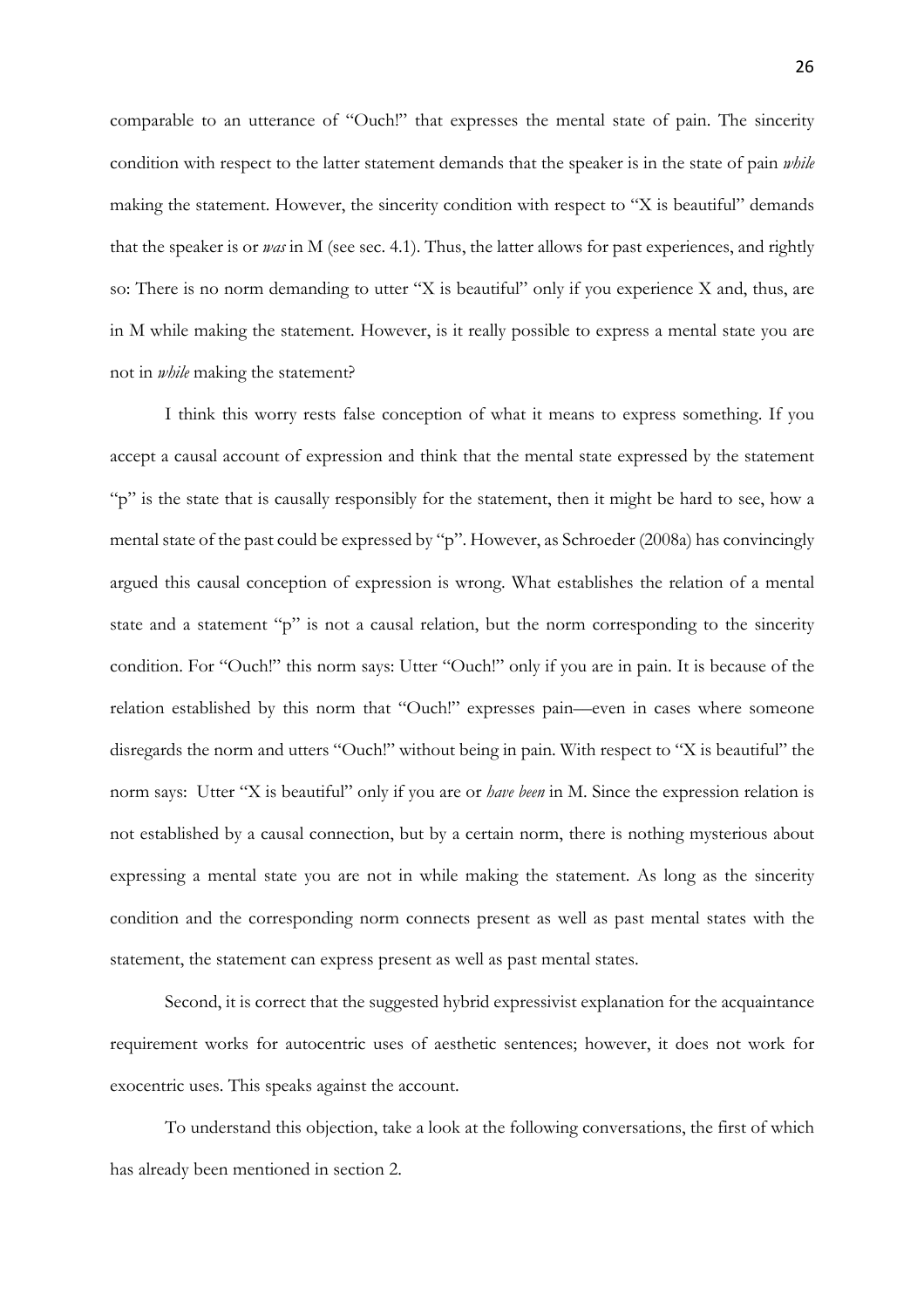(25) A: How is Saba's trip to London?

B: Great, she has seen a beautiful play.

(26) A: How was Saba's trip to the museum?

 B: She really enjoyed it. The architecture is great, and the pictures are beautiful. It is natural to assume that the play and the pictures to which (25) and (26) refer were not judged to be beautiful by speaker B but were judged to be beautiful by Saba. Thus, these contexts trigger an exocentric reading of the involved aesthetic statements. In such a reading, the speaker ties the aesthetic statement to the judgment of another person (see Sec. 2). In those readings, aesthetic statements do not convey that the *speaker* has experienced the objects in question, but the person to whom the aesthetic statement is tied to. With respect to our examples, (25) and (26) do not convey that B has seen the play and pictures but that Saba has. So exocentric readings of aesthetic sentences give rise to a different kind of acquaintance inference. However, this inference is not explained by the suggested hybrid expressivist account.

I agree that the suggested account cannot explain the acquaintance inference as it correlates to exocentric readings of aesthetic statements. But I do not think that this raises a serious problem for the account. First, the account never set out to explain acquaintance phenomena related to exocentric readings. Second, these phenomena can be plausibly explained in other ways. In regard to (25), it is true that B's statement conveys that Saba experienced the performance. However, this is not because of B's use of the aesthetic term "beautiful" but because of her use of "see." B's statement simply implies that Saba has experienced the play. Next, consider (26), where B's statement conveys that Saba has experienced the pictures. I take this to be the case because we understand B's statement in (26) as a shorthand version of:

> (27) She really enjoyed it. She said that the architecture is great and that the pictures are beautiful.

(27) makes it explicit that in (26) we are basically reporting what Saba has said. Saba's statement which we are reporting is: "The architecture is great and the pictures are beautiful." This statement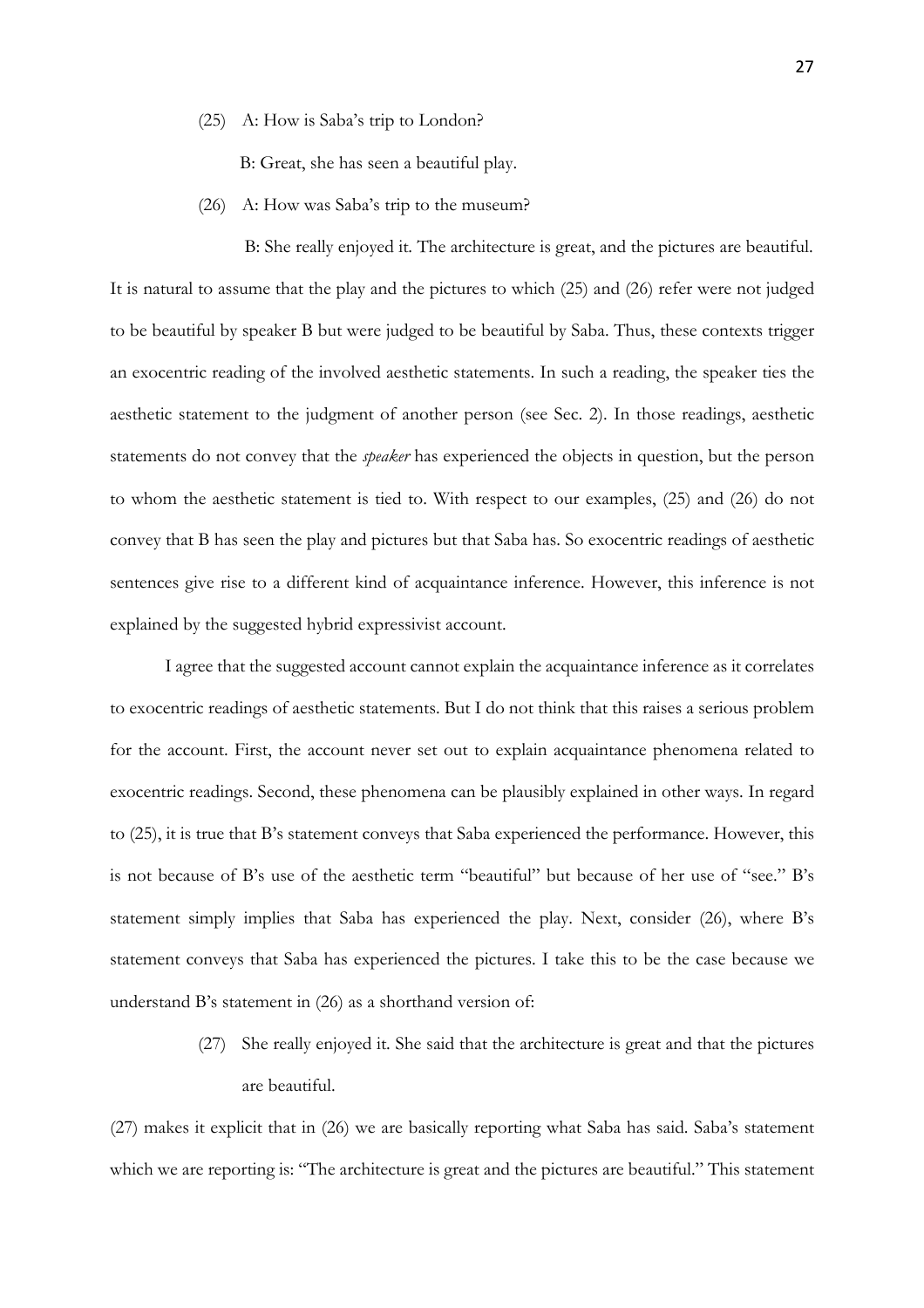by Saba of course was governed by the sincerity condition for aesthetic statements that I have specified above. Thus, Saba's original statement as well as our report of her statement, gives rise to the inference that Saba's has seen the pictures. I assume that in all cases in which an exocentric reading of an aesthetic statement is triggered, an analogous explanation of the corresponding acquaintance phenomenon is available. Thus, the objection does not pose a serious challenge for the account.<sup>17</sup>

Let me now turn to the third problem. We have already noticed that the acquaintance inference AI and the corresponding norm AN project over negation:

- (28) X is beautiful.
- (29) X is not beautiful.

Notably, (29) as well as (28) convey that the speaker has experienced X, and both sentences are uttered appropriately only if that is the case. However, the hybrid expressivist suggestion is capable of explaining AI/AN with respect to (28) but not with respect to (29).

I accept this as the most serious challenge of the account. The hybrid expressivist explanation assumes that with aesthetic statements we perform two speech-acts simultaneously an assertive and an expressive one. In the assertive act we ascribe a certain response-dispositional property to an object. And in the expressive act, we express the non-doxastic mental state that is the manifestation of the dispositional property. This seems plausible with respect to (28). In the assertive act, we ascribe the property of beauty, and in the expressive act, we express the mental

<sup>&</sup>lt;sup>17</sup> Please note that there is an interesting disanalogy between aesthetic- and taste-sentences in this respect. It seems easier to generate exocentric readings with respect to taste-sentences for which the third-person acquaintance inference cannot be explained in the way I did. Take a look at the following conversation. A: "I need new cat food. You have cats right? Any recommendations?" B: "X is tasty." B's utterance in the conversation clearly triggers an exocentric reading. B is not claiming that she finds the food tasty, and her statement does not give rise to the acquaintance inference that she, the speaker, tasted X. However, it gives rise to the inference that her cat (or at least some cat) tasted X. I accept that for this example my above-mentioned strategy does not work. After all, B's statement cannot be understood as reporting what her cat (or some cat) has *said*. However, I think it is very hard to find comparable cases with respect to aesthetic sentences. Take a look at the following dialogue. A: "My kids want to see a movie tonight. You have kids right? Any suggestions?" B: "X is beautiful." As far as I can see, it is simply unclear, whether with respect to B's statement an autocentric or an exocentric reading is appropriate. In the first case, the standard acquaintance inference is triggered and can be explained via recourse to the hybrid expressivist suggestion. In the second case, B's statement can be understood as reporting what her own kids (or some kids) have said, which explains the third-person acquaintance inference. One reason for the suggested disanalogy might be that with respect to taste we easily accept that sometimes different standards apply. This, however, is not obviously the case with respect to beauty.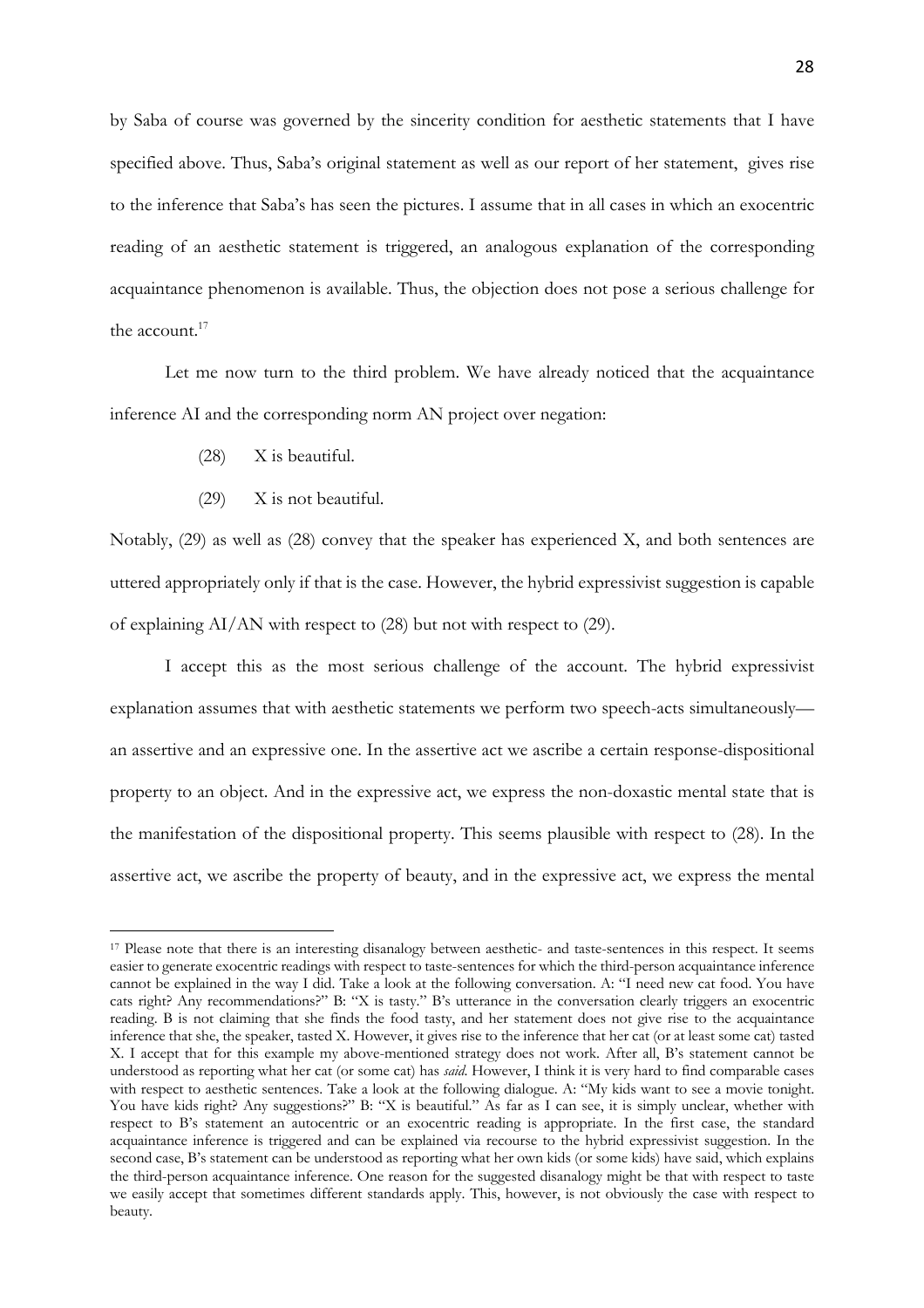state M, which is the state we are in when experiencing something beautiful. But what property is ascribed and what kind of non-doxastic mental state is expressed by uttering (29)?

The best answer seems to be that the negation in (29) has narrow scope. Thus, in (29) we ascribe the property of being non-beautiful (i.e., the property of being ugly) to X. Thus, (29) is synonymous to:

 $(30)$  X is ugly.

With respect to (30), an analogous story can be told as with respect to (28). In the assertive act, we ascribe the property of ugliness, and in the expressive act, we express the mental state M\*, which is the state we are in when experiencing something ugly.

The problem with this answer is twofold. First, the answer presupposes that the property of being non-beautiful is identical to the property of ugliness, which might be incorrect. We could try to circumvent this concern by claiming the following with respect to (30): In the assertive act, we ascribe the property of *non-beauty*, and in the expressive act, we express the mental state  $M^{**}$ , which is the state we are in when experiencing something *non-beautiful*. The problem is, however, that it seems less plausible to think of the property of non-beauty as a response-dispositional property with a particular mental state M\*\* as its manifestation.

Second and more serious, the suggested strategy presupposes that the negation has narrow scope and can, therefore, not account for sentences in which the negation obviously has wide scope:

(31) It is not the case that X is beautiful.

Arguably, (31) is also subject to AI/AN. As far as I can see, within the suggested version of hybrid expressivism, this can only be explained by claiming that speakers get confused with regard to wide and narrow scope readings of the negated aesthetic sentences. Thus, speakers are not really aware of the differences between (29) and (31). It is certainly true that in some cases there is confusion on the part of the speakers with regard to wide and narrow scope readings of negated sentences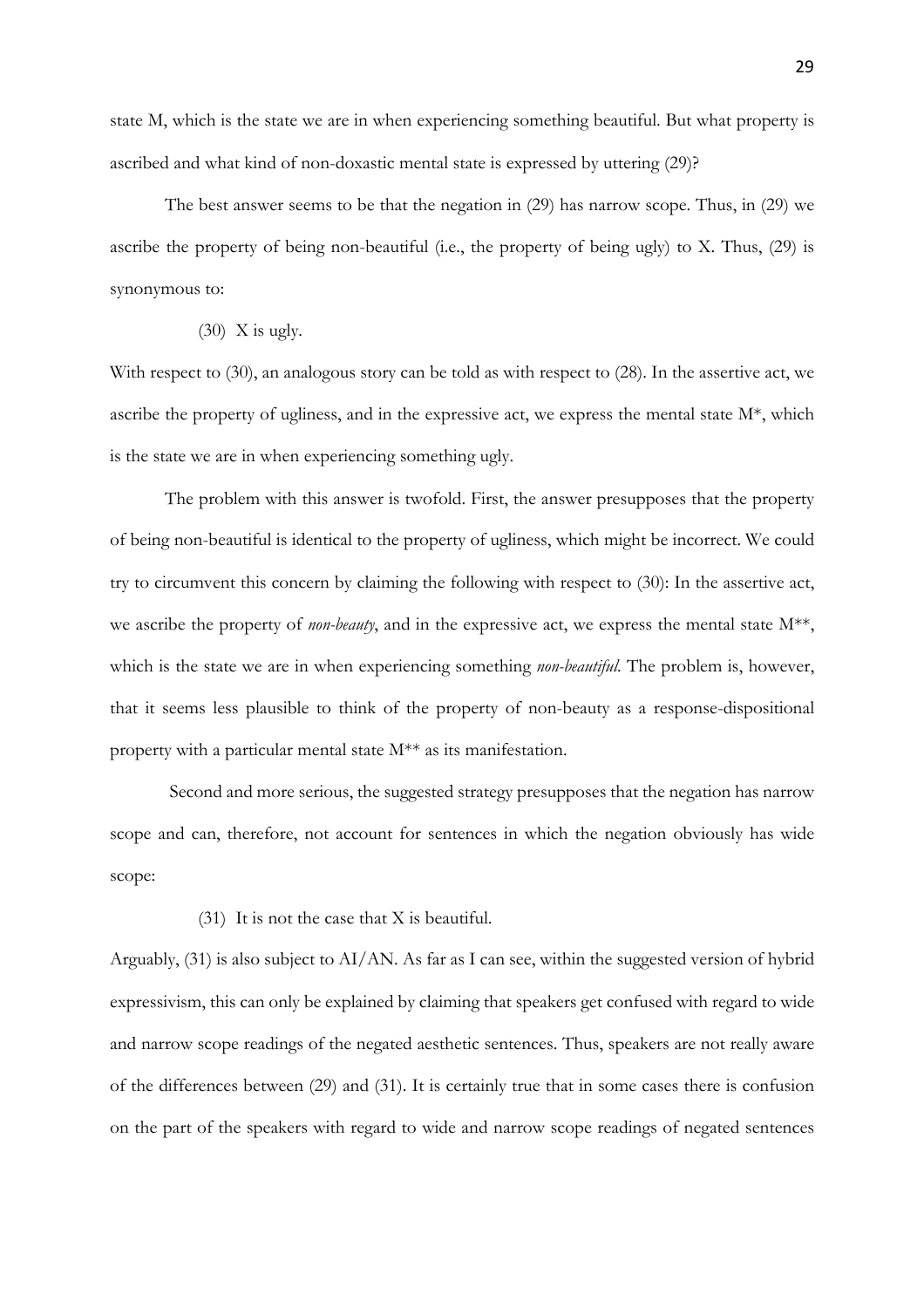and that sometimes a wide scope reading is hard to get (s. Leslie 2008, Dinges & Zakkou 2021). Nevertheless, attributing this kind of error to speakers is a problematic consequence of the account.

## **6. Conclusion**

Aesthetic statements give rise to the acquaintance inference AI and are subject to the acquaintance norm AN. Aesthetic statements, such as "X is beautiful," convey that the speaker has firsthand experience with X and can, thus, only be uttered appropriately if this is the case (see section 1 and 2). Why does AI/AN hold? In section 3 I have argued that previous answers to this question are wanting. In section 4 I have suggested an explanation of AI/AN that rests on a theory of aesthetic statements, which I call "dispositional hybrid expressivism". The theory states that, in uttering "X is beautiful," speakers perform two illocutionary acts simultaneously—an assertive and an expressive one. In the assertive act, speakers ascribe a response-dispositional property to X. They claim that X has the dispositional property to evoke mental state M in subjects S under condition C. In the expressive act, they express the manifestation of this property, namely the mental state M. The reason why AI/AN holds is that the expressive act correlated with an aesthetic statement is, like all expressive speech-acts, governed by a sincerity condition demanding that the speaker is or has been in the mental state she expresses. Because a speaker can only be in M if she experiences the object in question, AI/AN holds.

I have argued that the suggested hybrid expressivist theory of aesthetic statements is superior to simple expressivism and also plausible form a metaphysical perspective (see sections 4.2 and 4.4). Additionally, I discussed three remaining problems and argued that at least two of them can be answered successfully (see section 5). Even though the suggestion has its difficulties, in light of the many concerns regarding alternative explanations of AI/AN, the theoretical costbenefit ratio of dispositional hybrid expressivism seems acceptable. Thus, considerations related to certain acquaintance phenomena lead to a strong case for a particular variant of hybrid expressivism with respect to aesthetic statements.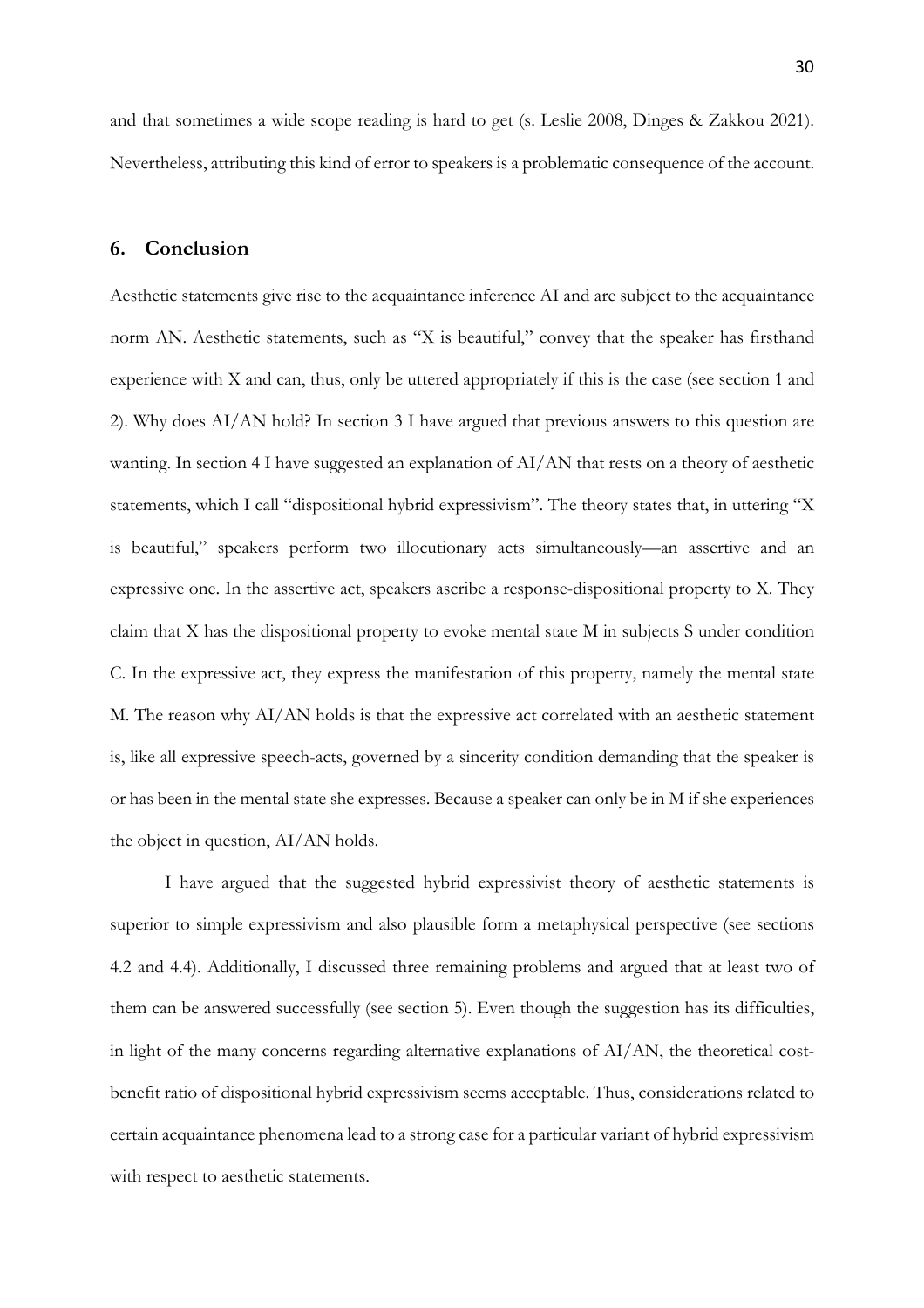## **References**

Anand, Pranav, & Korotkova, Natasha (2018). Acquaintance Content and Obviation. In U. Sauerland & S. Solt (eds.), *Proceedings of Sinn und Bedeutung* 22: 55–72.

Blackburn, Simon (1993). *Essays in Quasi-Realism*. Oxford University Press.

Budd, Malcolm (2003). The Acquaintance Principle. *The British Journal of Aesthetics*, 43 (4), 386– 392.

Boisvert, Daniel (2008). Expressive-Assertivism. Pacific Philosophical Quarterly 89, 169–203.

Charlow, Nate (2014). The problem with the Frege-Geach problem. *Philosophical Studies* 167: 635– 665.

Copp, David (2018). Realist Expressivism and the Fundemental Role of Normative Belief. Philosophical Studies 175: 1333–1356.

Copp, David (2014). Can a Hybrid Theory Have it Both Ways: Moral Thought, Open Questions, Moral Motivation? In G. Fledger & M. Ridge (eds.): *Having it Both Ways*. Oxford University Press: 51–74.

Dinges, Alexander, & Zakkou, Julia (2021). Taste, Traits, and Tendencies. *Philosophical Studies* 178: 1183–1206.

Franzén, Nils (2018). Aesthetic Evaluation and First-hand Experience. *Australasian Journal of Philosophy*, 96/4: 669–682.

Grice, Herbert Paul (1989). *Studies in the Way of Words*. Harvard University Press.

Hopkins, Robert (2000). Beauty and Testimony. *Royal Institute of Philosophy Supplement*, 47: 209– 236.

Hopkins, Robert (2011). How to be a Pessimist about Aesthetic Testimony. *Journal of Philosophy*, 108(3): 138–157.

Johnson, Casey Rebecca (2019. Investigating illocutionary monism. Synthese 196: 1151–1165.

Kant, Immanuel (CPJ). *Critique of the Power of Judgment*. P. Guyer (ed.), translated by P. Guyer and E. Matthews, Cambridge University Press 2000.

Lasersohn, Peter (2005). Context Dependence, Disagreement, and Predicates of Personal Taste. *Linguistics and Philosophy*, 28/6: 643–86.

Leslie, Sarah-Jane (2008). Generics. Cognition and Acquisition. *The Philosophical Review*, 117(1), 1– 47.

Lewinski, Marcin (2021). Illocutionary Pluralism. Synthese (online first). https://doi.org/10.1007/s11229-021-03087-7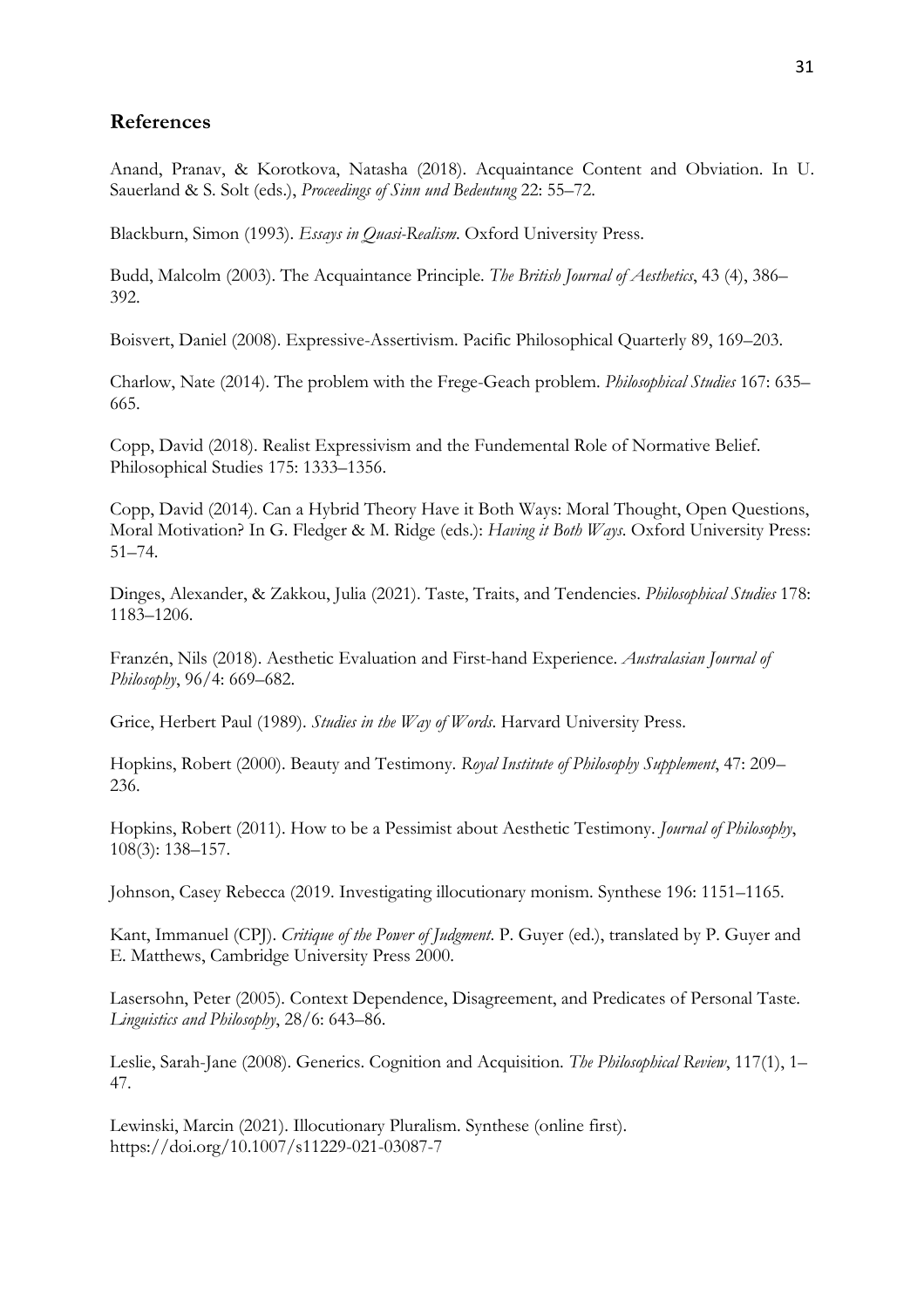Lord, Errol (2016). On the Rational Power of Aesthetic Testimony. *The British Journal of Aesthetics* 56 (1): 1–13.

McNally, Louise, & Stojanovic, Isidora (2017). Aesthetic Adjectives. In J. Young (ed.), *The Semantics of aesthetic judgment*, Oxford University Press: 17–37.

Mothersill, Mary (1984). *Beauty Restored*. Oxford: Clarendon Press.

MacFarlane, John (2014). Assessment sensitivity: Relative truth and its applications. Oxford University Press.

Ninan, Dilip (2014). Taste predicates and the acquaintance inference, *Proceedings of SALT*, 24: 290–309.

Ninan, Dilip 2020. The projection problem for predicates of taste. *Proceedings of SALT 30*: 753– 778.

Pearson, Hazel (2013). A Judge-free Semantics for Predicates of Personal Taste. *Journal of Semantics*, 30(1), 103–154.

Potts, Christopher (2005). *The Logic of Conventional Implicatures*. Oxford University Press.

Robson, Jon (2012). Aesthetic Testimony. *Philosophy Compass* 7 (1): 1–10.

Robson, Jon (2015). Norms of Belief and Norms of Assertion in Aesthetics. *Philosophers' Imprint* 15 (6): 1–19.

Schechter, Joshua (2017). No Need for Excuses: Against Knowledge-First Epistemology and the Knowledge Norm of Assertion. In E. Gordon, B. Jarvis & J.A. Carter (eds.): *Knowledge-first: Approaches in Epistemology and Mind*. Oxford University Press: 132–159.

Schroeder, Mark (2008a). Expression for Expressivists. *Philosophy and Phenomenological Research* 76  $(1): 86 - 117$ 

Schroeder, Mark (2008b). What is the Frege-Geach problem? *Philosophy Compass* 3 (4): 703–720.

Schroeder, Mark (2008c). *Being For. Evaluating the Semantic Program of Expressivism.* Oxford University Press.

Schroeder, Mark (2009): Hybrid Expressivism: Virtues and Vices. *Ethics* 119: 257–309.

Searle, John R. (1969). *Speech acts – An Essay in the Philosophy of Language*. Cambridge University Press.

Searle, John R. (1975). Indirect Speech Acts. In J. L. Morgan & P. Cole (eds.): *Syntax and Semantics 3: Speech Acts.* Academic Press: 59–82.

Sibley, Frank (1959). Aesthetic Concepts. *The Philosophical Review* 74 (2): 135–159.

Willer, Malte, & Kennedy, Christopher (2020). Assertion, expression, experience. *Inquiry: An Interdisciplinary Journal of Philosophy.* DOI: 10.1080/0020174X.2020.1850338